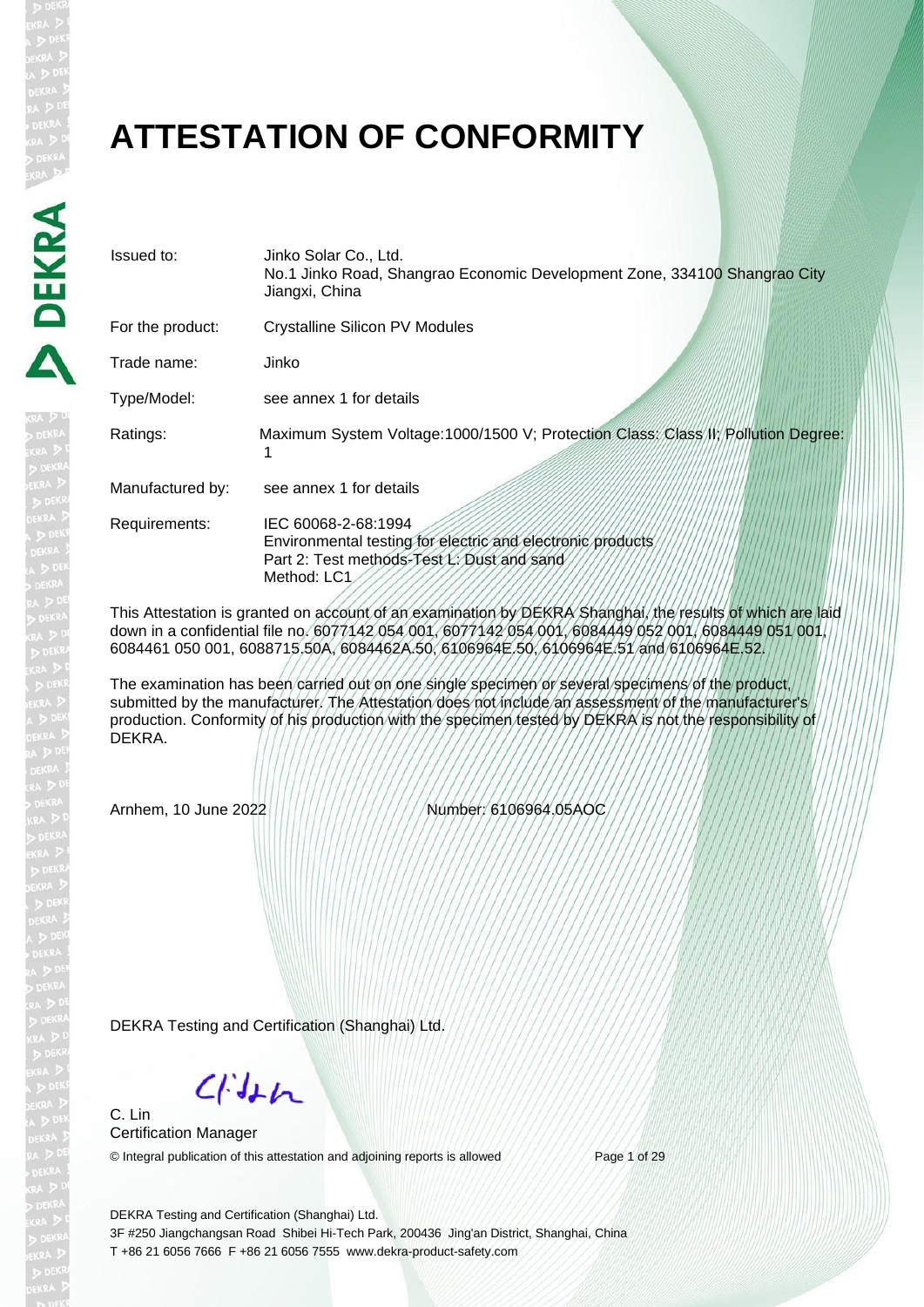

# **Annex**

Document no. : 6106964.05AOC

Types: System voltage 1000V: PV Modules with Mono-crystalline Silicon Solar Cells: 72 cells: JKMxxxM-72 (xxx=250-420, with increments of 5W) 72 cells: JKMxxxM-72L (xxx=250-420, with increments of 5W) 72 cells: JKMxxxM-72B (xxx=250-420, with increments of 5W) 72 cells: JKMxxxM-72BL (xxx=335-410, with increments of 5W) 72 cells: JKMxxxM-72-J (xxx=250-420, with increments of 5W) 72 cells: JKMxxxM-72(Plus) (xxx=250-420, with increments of 5W) 72 cells: JKMxxxM-72-MW (xxx=250-420, with increments of 5W) 72 cells: JKMxxxM-72B-MW (xxx=250-420, with increments of 5W) 72 cells: JKMSxxxM-72 (xxx=250-420, with increments of 5W) 72 cells: JKMSxxxM-72B (xxx=250-420, with increments of 5W) 72 cells: JKMSxxxM-72-J (xxx=250-420, with increments of 5W) 72 cells: JKMSxxxM-72(Plus) (xxx=250-420, with increments of 5W) 72 cells: JKMSxxxM-72-MX (xxx=250-420,with increments of 5W) 72 cells: JKMSxxxM-72L-MX (xxx=250-420,with increments of 5W) 72 cells: JKMSxxxM-72B-MX (xxx=250-420,with increments of 5W) 72 cells: JKMSxxxM-72BL-MX (xxx=250-420,with increments of 5W) 72 cells: JKMSxxxM-72(Plus)-MX (xxx=250-420,with increments of 5W) 72 cells: JKMSxxxM-72-MX-MW (xxx=250-420,with increments of 5W) 72 cells: JKMSxxxM-72-MX3 (xxx=250-395, with increments of 5W) 72 cells: JKMSxxxM-72B-MX3 (xxx=250-395, with increments of 5W) 72 cells: JKMSxxxM-72L-MX3 (xxx=250-395, with increments of 5W) 72 cells: JKMSxxxM-72BL-MX3 (xxx=335-395, with increments of 5W) 72 cells: JKMSxxxM-72-TI (xxx=335-410, with increments of 5W) 72 cells: JKMSxxxM-72L-TI (xxx=335-410, with increments of 5W) 72 cells: JKMSxxxM-72B-TI (xxx=335-410, with increments of 5W) 72 cells: JKMSxxxM-72BL-TI (xxx=335-410, with increments of 5W) 72 cells: MMxxx-72LA-MB (xxx=335-410, with increments of 5W) 72 cells: MMxxx-72LA-AB (xxx=335-410, with increments of 5W) 72 cells: SMMxxx-72LA-MB-TI (xxx=335-410, with increments of 5W) 72 cells: SMMxxx-72LA-AB-TI (xxx=335-410, with increments of 5W) 72 cells: SMMxxx-72LA-MB-MX3 (xxx=335-395, with increments of 5W) 72 cells: SMMxxx-72LA-AB-MX3 (xxx=335-395, with increments of 5W)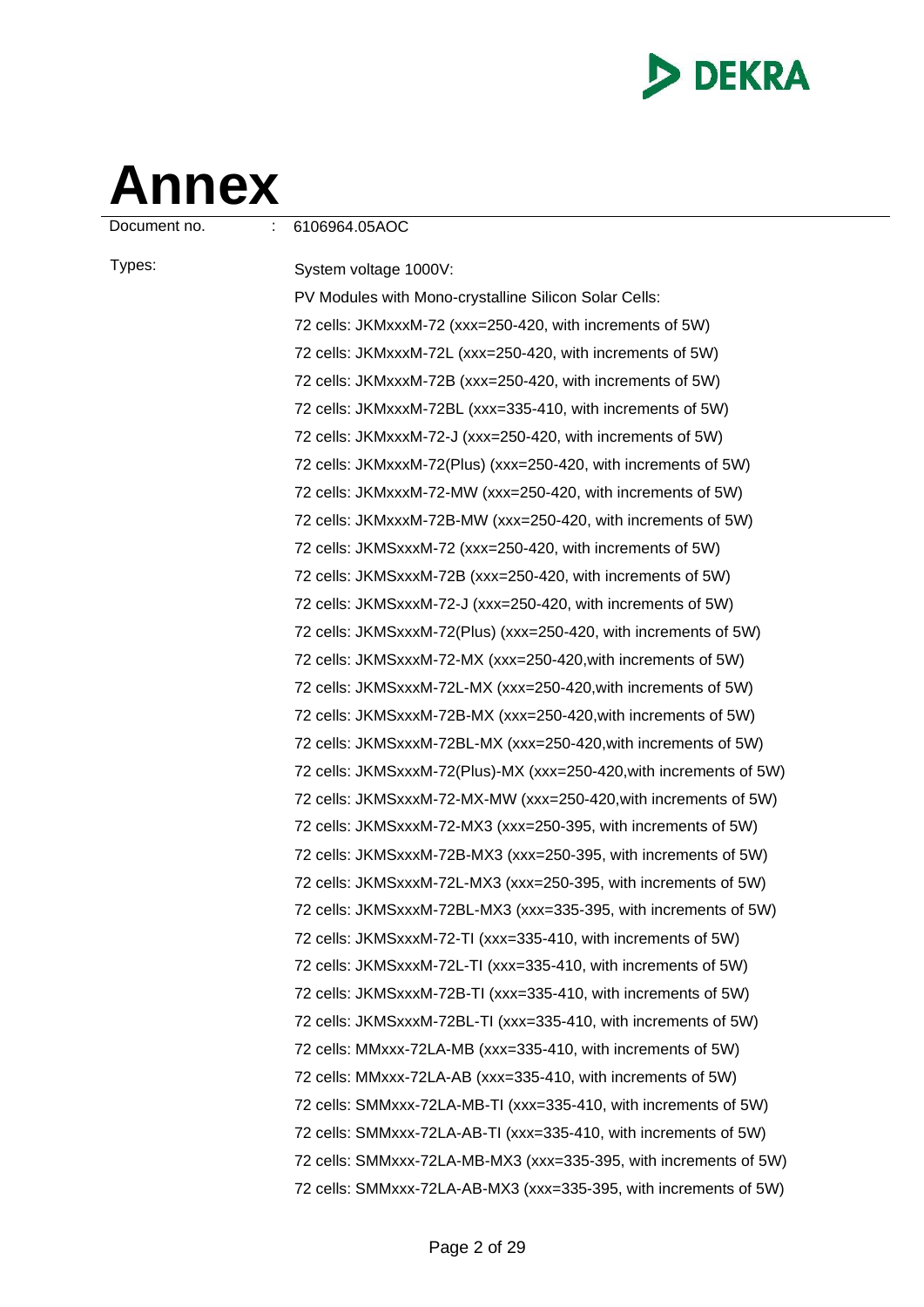60 cells: JKMxxxM-60 (xxx=210-350, with increments of 5W) 60 cells: JKMxxxM-60L (xxx=210-350, with increments of 5W) 60 cells: JKMxxxM-60B (xxx=210-350, with increments of 5W) 60 cells: JKMxxxM-60BL (xxx=210-350, with increments of 5W) 60 cells: JKMxxxM-60-J (xxx=210-350, with increments of 5W) 60 cells: JKMxxxM-60(Plus) (xxx=210-350, with increments of 5W) 60 cells: JKMxxxM-60-MW (xxx=210-350, with increments of 5W) 60 cells: JKMxxxM-60B-MW (xxx=210-350, with increments of 5W) 60 cells: JKMSxxxM-60 (xxx=210-350, with increments of 5W) 60 cells: JKMSxxxM-60B (xxx=210-350, with increments of 5W) 60 cells: JKMSxxxM-60-J (xxx=210-350, with increments of 5W) 60 cells: JKMSxxxM-60(Plus) (xxx=210-350, with increments of 5W) 60 cells: JKMSxxxM-60-MX (xxx=210-350, with increments of 5W) 60 cells: JKMSxxxM-60L-MX (xxx=210-350, with increments of 5W) 60 cells: JKMSxxxM-60B-MX (xxx=210-350, with increments of 5W) 60 cells: JKMSxxxM-60BL-MX (xxx=210-350, with increments of 5W) 60 cells: JKMSxxxM-60(Plus)-MX (xxx=210-350, with increments of 5W) 60 cells: JKMSxxxM-60-MX-MW (xxx=210-350, with increments of 5W) 60 cells: JKMSxxxM-60-MX3 (xxx=210-350, with increments of 5W) 60 cells: JKMSxxxM-60B-MX3 (xxx=210-350, with increments of 5W) 60 cells: JKMSxxxM-60L-MX3 (xxx=210-350, with increments of 5W) 60 cells: JKMSxxxM-60BL-MX3 (xxx=270-340, with increments of 5W) 60 cells: JKMSxxxM-60-TI (xxx=270-340, with increments of 5W) 60 cells: JKMSxxxM-60L-TI (xxx=270-340, with increments of 5W) 60 cells: JKMSxxxM-60B-TI (xxx=270-340, with increments of 5W) 60 cells: JKMSxxxM-60BL-TI (xxx=270-340, with increments of 5W) 60 cells: MMxxx-60LA-MB (xxx=270-340, with increments of 5W) 60 cells: MMxxx-60LA-AB (xxx=270-340, with increments of 5W) 60 cells: SMMxxx-60LA-MB-TI (xxx=270-340, with increments of 5W) 60 cells: SMMxxx-60LA-AB-TI (xxx=270-340, with increments of 5W) 60 cells: SMMxxx-60LA-MB-MX3 (xxx=270-340, with increments of 5W) 60 cells: SMMxxx-60LA-AB-MX3 (xxx=270-340, with increments of 5W) PV Modules with Mono-crystalline Silicon Half Cut Solar Cells: 156 half-cut cells: JKSM3-DFCA-xxx (xxx=400-440, with increments of 5W) 156 half-cut cells: JKSM3-DHCA-xxx (xxx=400-450, with increments of 5W) 156 half-cut cells: JKSN3-DHCA-xxx (xxx=410-440, with increments of 5W) 156 half-cut cells: JKMxxxM-78H (xxx=405-465, with increments of 5W) 156 half-cut cells: JKMxxxM-78HB (xxx=405-435, with increments of 5W) 156 half-cut cells: JKMxxxM-78H-T (xxx=405-455, with increments of 5W)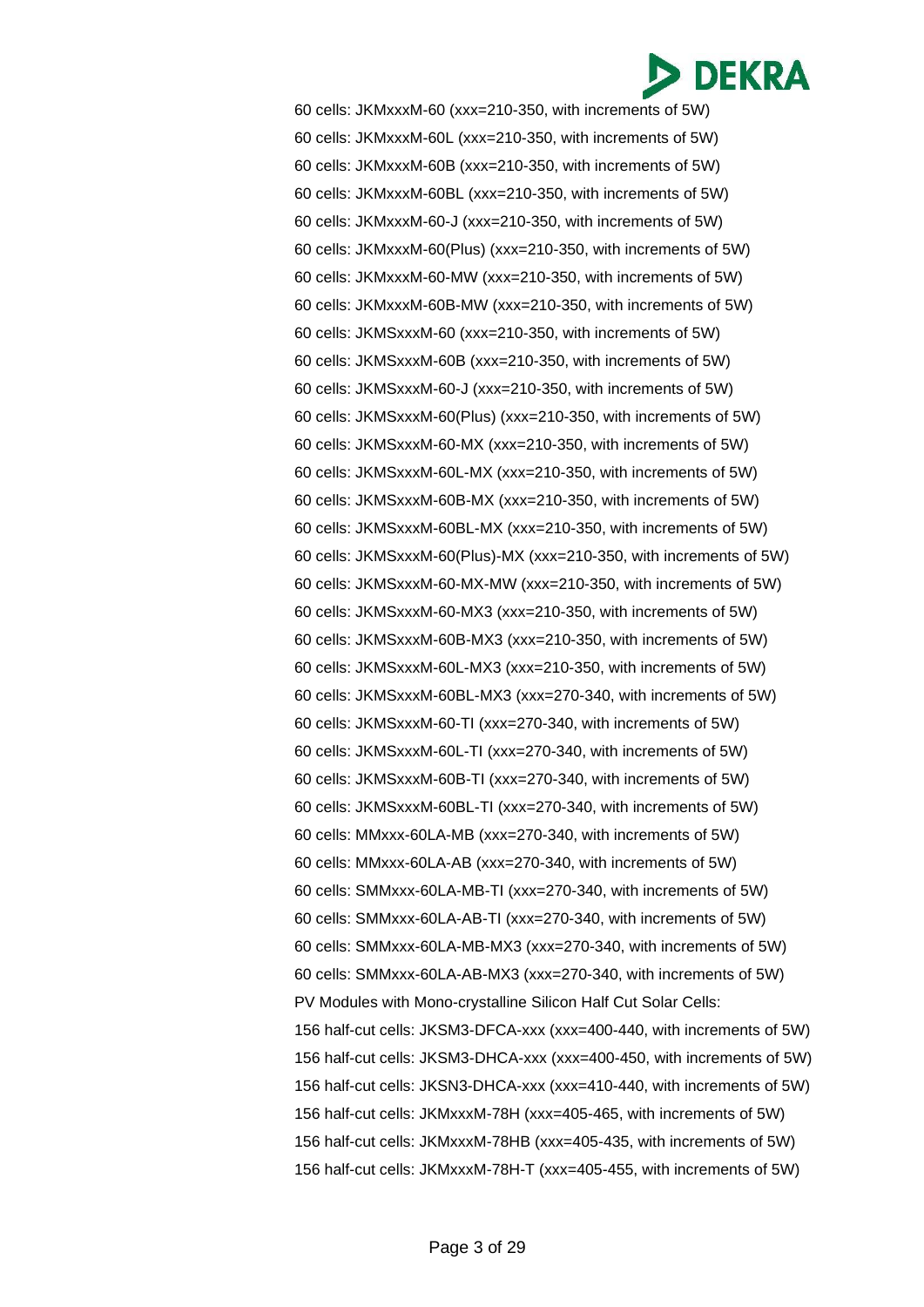156 half-cut cells: JKMxxxN-78H-T (xxx=410-460, with increments of 5W) 156 half-cut cells: JKMxxxM-7RL3 (xxx=430-495, with increments of 5W) 156 half-cut cells: JKMxxxM-7RL3-J (xxx=430-495, with increments of 5W) 156 half-cut cells: JKMxxxN-7RL3 (xxx=430-500, with increments of 5W) 156 half-cut cells: JKMxxxM-7RL3-B (xxx=425-480, with increments of 5W) 156 half-cut cells: JKMxxxN-7RL3-B (xxx=425-480, with increments of 5W) 156 half-cut cells: JKMxxxN-7RL3-J (xxx=430-500, with increments of 5W) 156 half-cut cells: JKMxxxM-7RL3-T (xxx=420-475, with increments of 5W) 156 half-cut cells: JKMxxxM-7RL3-T-J (xxx=420-475, with increments of 5W) 156 half-cut cells: JKMxxxN-7RL3-T (xxx=425-470, with increments of 5W) 156 half-cut cells: JKMxxxN-7RL3-T-J (xxx=425-470, with increments of 5W) 156 half-cut cells: JKMSxxxM-78H-TI (xxx=405-465, with increments of 5W) 156 half-cut cells: JKMSxxxM-78HB-TI (xxx=405-435, with increments of 5W) 156 half-cut cells: JKMSxxxM-7RL3-TI (xxx=430-495, with increments of 5W) 156 half-cut cells: JKMSxxxN-7RL3-TI (xxx=430-500, with increments of 5W) 156 half-cut cells: JKMSxxxM-7RL3-B-TI (xxx=425-480, with increments of 5W) 156 half-cut cells: JKMSxxxN-7RL3-B-TI (xxx=425-480, with increments of 5W) 156 half-cut cells: JKMSxxxM-7RL3-B-TI (xxx=425-480, with increments of 5W) 156 half-cut cells: MMxxx-78HLA-MB (xxx=405-465, with increments of 5W) 156 half-cut cells: MMxxx-78HLA-AB (xxx=405-435, with increments of 5W) 156 half-cut cells: SMMxxx-78HLA-MB-TI (xxx=405-465, with increments of 5W) 156 half-cut cells: SMMxxx-78HLA-AB-TI (xxx=405-435, with increments of 5W) 156 half-cut cells: JKMxxxM-78H-MBB (xxx=440-465, with increments of 5W) 156 half-cut cells: JKMSxxxM-78H-MBB-MX3 (xxx=440-465, with increments of 5W)

156 half-cut cells: MM-78HLA-MB-MBB (xxx=440-450, with increments of 5W) 156 half-cut cells: MMxxx-7RLC-MB (xxx=430-475, with increments of 5W) 156 half-cut cells: SMMxxx-7RLC-MB-TI (xxx=430-475, with increments of 5W) 156 half-cut cells: MMxxx-7RLC-AB (xxx=425-480, with increments of 5W) 156 half-cut cells: SMMxxx-7RLC-AB-TI (xxx=425-480, with increments of 5W) 156 half-cut cells: MNxxx-7RLC-MB (xxx=430-490, with increments of 5W) 156 half-cut cells: SMNxxx-7RLC-MB-TI (xxx=430-490, with increments of 5W) 156 half-cut cells: MNxxx-7RLC-AB (xxx=425-480, with increments of 5W) 156 half-cut cells: SMNxxx-7RLC-AB-TI (xxx=425-480, with increments of 5W) 156 half-cut cells: MMxxx-78HLA-MB-MBB (xxx=440-465, with increments of 5W)

144 half-cut cells: JKMxxxM-72H-MBB-T (xxx=385-405, with increments of 5W) 144 half-cut cells: JKMxxxN-72H-MBB-T (xxx=390-420, with increments of 5W) 144 half-cut cells: JKMxxxM-72H (xxx=250-425, with increments of 5W) 144 half-cut cells: JKMxxxM-72HL (xxx=250-425, with increments of 5W)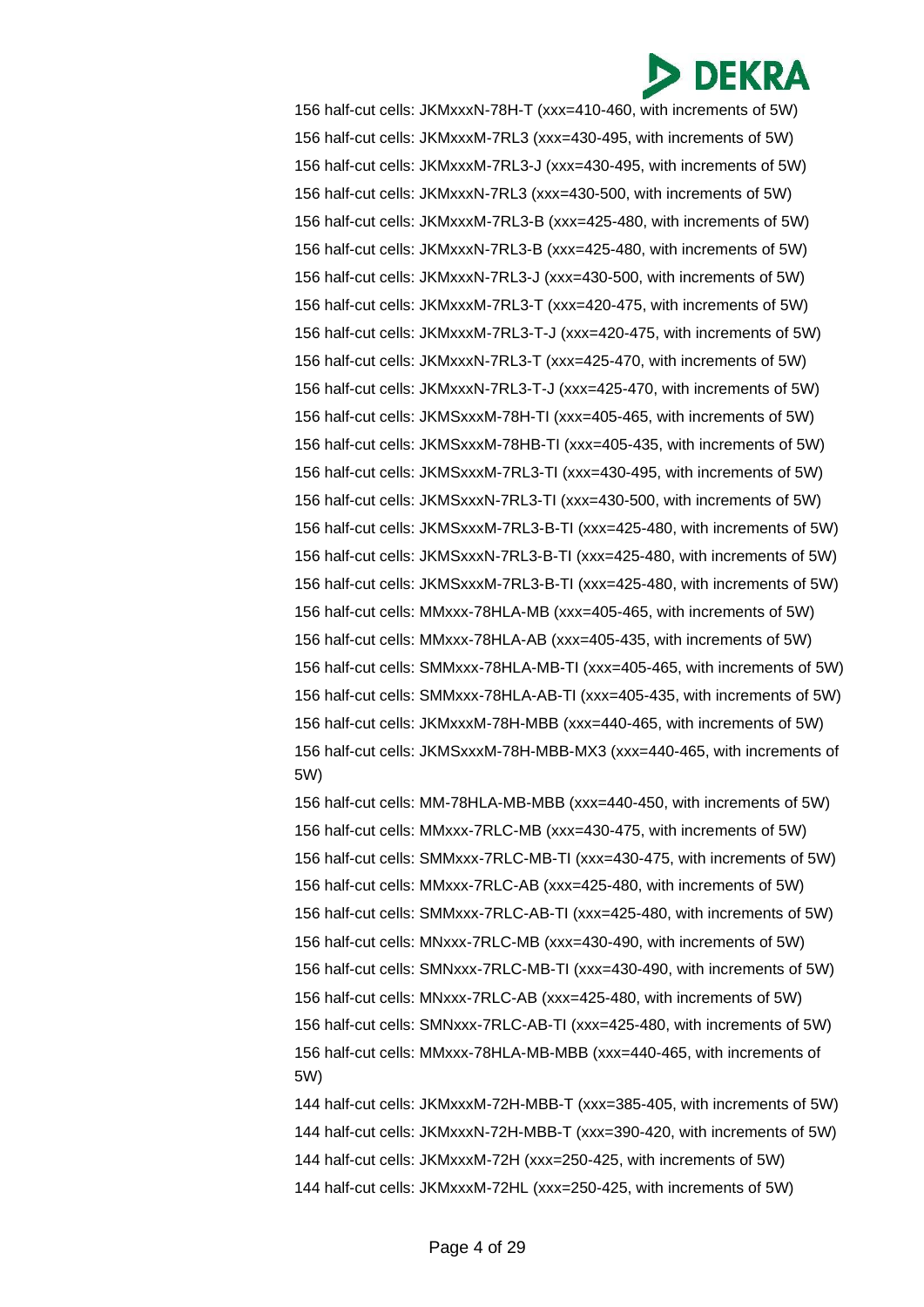

144 half-cut cells: JKMxxxM-72HB (xxx=250-425, with increments of 5W) 144 half-cut cells: JKMxxxM-72HBL (xxx=250-425, with increments of 5W) 144 half-cut cells: JKMxxxM-72HBL-Q (xxx=250-450, with increments of 5W) 144 half-cut cells: JKMSxxxM-72H-MX3 (xxx=250-395, with increments of 5W) 144 half-cut cells: JKMSxxxM-72HB-MX3 (xxx=250-395, with increments of 5W) 144 half-cut cells: JKMSxxxM-72HL-MX3 (xxx=250-395, with increments of 5W) 144 half-cut cells: JKMSxxxM-72HBL-MX3 (xxx=335-395, with increments of 5W)

144 half-cut cells: JKMSxxxM-72HL-MX3-Q (xxx=335-395, with increments of 5W)

144 half-cut cells: JKMSxxxM-72HBL-MX3-Q (xxx=335-395, with increments of 5W)

144 half-cut cells: JKMxxxM-72H-T (xxx=375-425, with increments of 5W) 144 half-cut cells: JKMxxxM-72HL-T (xxx=375-425, with increments of 5W) 144 half-cut cells: JKMxxxM-72HL-T-Q (xxx=375-425, with increments of 5W) 144 half-cut cells: JKMxxxN-72H-T (xxx=375-425, with increments of 5W) 144 half-cut cells: JKMxxxN-72HL-T (xxx=375-425, with increments of 5W) 144 half-cut cells: JKMxxxM-72H-MBB (xxx=385-425, with increments of 5W) 144 half-cut cells: JKMxxxN-72H-MBB (xxx=385-425, with increments of 5W) 144 half-cut cells: JKMSxxxM-72H-TI (xxx=335-425, with increments of 5W) 144 half-cut cells: JKMSxxxM-72HL-TI (xxx=335-425, with increments of 5W) 144 half-cut cells: JKMSxxxM-72HB-TI (xxx=335-425, with increments of 5W) 144 half-cut cells: JKMSxxxM-72HBL-TI (xxx=335-425, with increments of 5W) 144 half-cut cells: JKMxxxM-72HL-Q (xxx=335-425, with increments of 5W) 144 half-cut cells: JKMxxxM-72HBL-Q (xxx=335-425, with increments of 5W) 144 half-cut cells: JKMSxxxM-72HL-TI-Q (xxx=335-425, with increments of 5W) 144 half-cut cells: JKMSxxxM-72HBL-TI-Q (xxx=335-425, with increments of 5W)

144 half-cut cells: JKMSxxxM-72H-MBB-TI (xxx=385-425, with increments of 5W)

144 half-cut cells: JKMSxxxM-72H-MBB-MX3 (xxx=385-425, with increments of 5W)

144 half-cut cells: JKMSxxxN-72H-MBB-TI (385-425, with increments of 5W)

144 half-cut cells: JKMxxxN-72H-MBB-B (xxx=380-400, with increments of 5W)

144 half-cut cells: JKMSxxxN-72H-MBB-B-TI (xxx=380-400, with increments of 5W)

144 half-cut cells: JKMxxxM-72HLM (xxx=420-465, with increments of 5W) 144 half-cut cells: JKMSxxxM-72HLM-MX3 (xxx=420-465, with increments of 5W)

144 half-cut cells: MMxxx-72HLA-MB (xxx=335-425, with increments of 5W) 144 half-cut cells: MMxxx-72HLA-AB (xxx=335-425, with increments of 5W)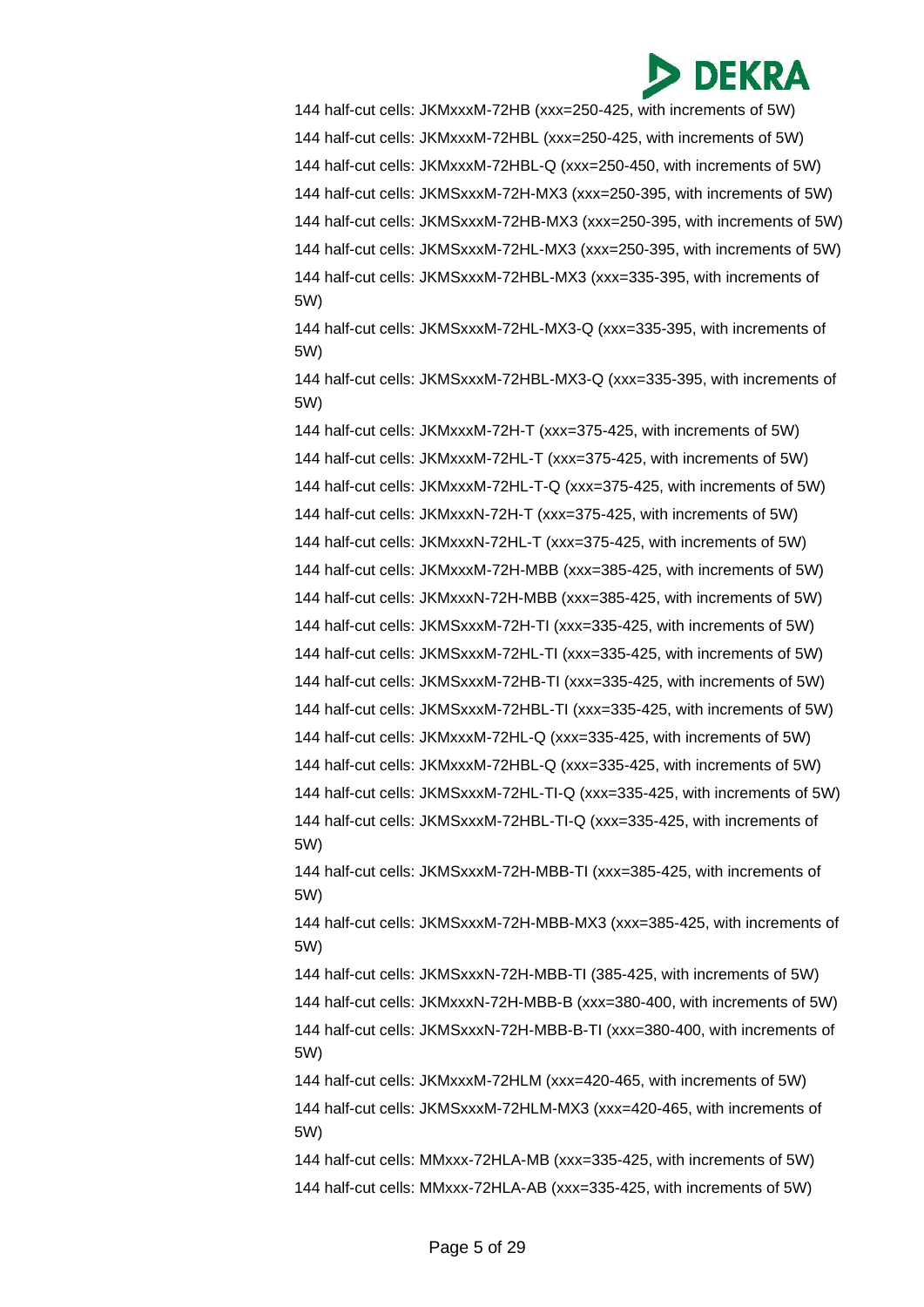144 half-cut cells: SMMxxx-72HLA-MB-TI (xxx=335-425, with increments of 5W)

144 half-cut cells: SMMxxx-72HLA-AB-TI (xxx=335-425, with increments of 5W)

144 half-cut cells: MMxxx-72HLA-BB (xxx=375-425, with increments of 5W)

144 half-cut cells: SMMxxx-72HLA-MB-MX3 (xxx=335-395, with increments of 5W)

144 half-cut cells: SMMxxx-72HLA-AB-MX3 (xxx=335-395, with increments of 5W)

144 half-cut cells: MM-72HLA-MB-MBB (xxx=385-415, with increments of 5W)

144 half-cut cells: SMM-72HLA-MB-MBB-TI (xxx=385-415, with increments of 5W)

144 half-cut cells: MNxxx-72HLA-MB-MBB (xxx=385-425, with increments of 5W)

144 half-cut cells: SMNxxx-72HLA-MB-MBB-TI(xxx=385-425, with increments of 5W)

144 half-cut cells: MNxxx-72HLA-AB-MBB (xxx=380-400, with increments of 5W)

144 half-cut cells: SMNxxx-72HLA-AB-MBB-TI (xxx=380-400, with increments of 5W)

144 half-cut cells: MMxxx-72HLM-MB (xxx=420-465, with increments of 5W) 144 half-cut cells: JKMxxxN-72HL3-MBB-B (xxx=400-445, with increments of 5W)

144 half-cut cells: MMxxx-72HLA-MB-MBB (xxx=385-425, with increments of 5W)

144 half-cut cells: SMMxxx-72HLA-MB-MBB-TI (xxx=385-425, with increments of 5W)

144 half-cut cells: JKMxxxM-72HLM-B (xxx=415-445, with increments of 5W) 144 half-cut cells: JKMSxxxM-72HLM-B-MX3 (xxx=415-445, with increments of 5W)

132 half-cut cells: JKSM3-CFCA-xxx (xxx=335-370, with increments of 5W)

132 half-cut cells: JKSM3-CHCA-xxx (xxx=340-380, with increments of 5W)

132 half-cut cells: JKSN3-CHCA-xxx (xxx=345-370, with increments of 5W)

132 half-cut cells: JKMxxxM-66H (xxx=340-390, with increments of 5W)

132 half-cut cells: JKMxxxM-66HB (xxx=340-365, with increments of 5W)

132 half-cut cells: JKMxxxM-66H -T(xxx=340-385, with increments of 5W)

132 half-cut cells: JKMxxxN-66H -T(xxx=345-385, with increments of 5W)

132 half-cut cells: JKMxxxM-6RL3 (xxx=360-415, with increments of 5W)

132 half-cut cells: JKMxxxM-6RL3-B (xxx=360-405, with increments of 5W)

132 half-cut cells: JKMxxxN-6RL3-B (xxx=360-425, with increments of 5W)

132 half-cut cells: JKMxxxM-6RL3-J (xxx=360-415, with increments of 5W)

132 half-cut cells: JKMxxxN-6RL3 (xxx=360-420, with increments of 5W)

132 half-cut cells: JKMxxxN-6RL3-J (xxx=360-420, with increments of 5W)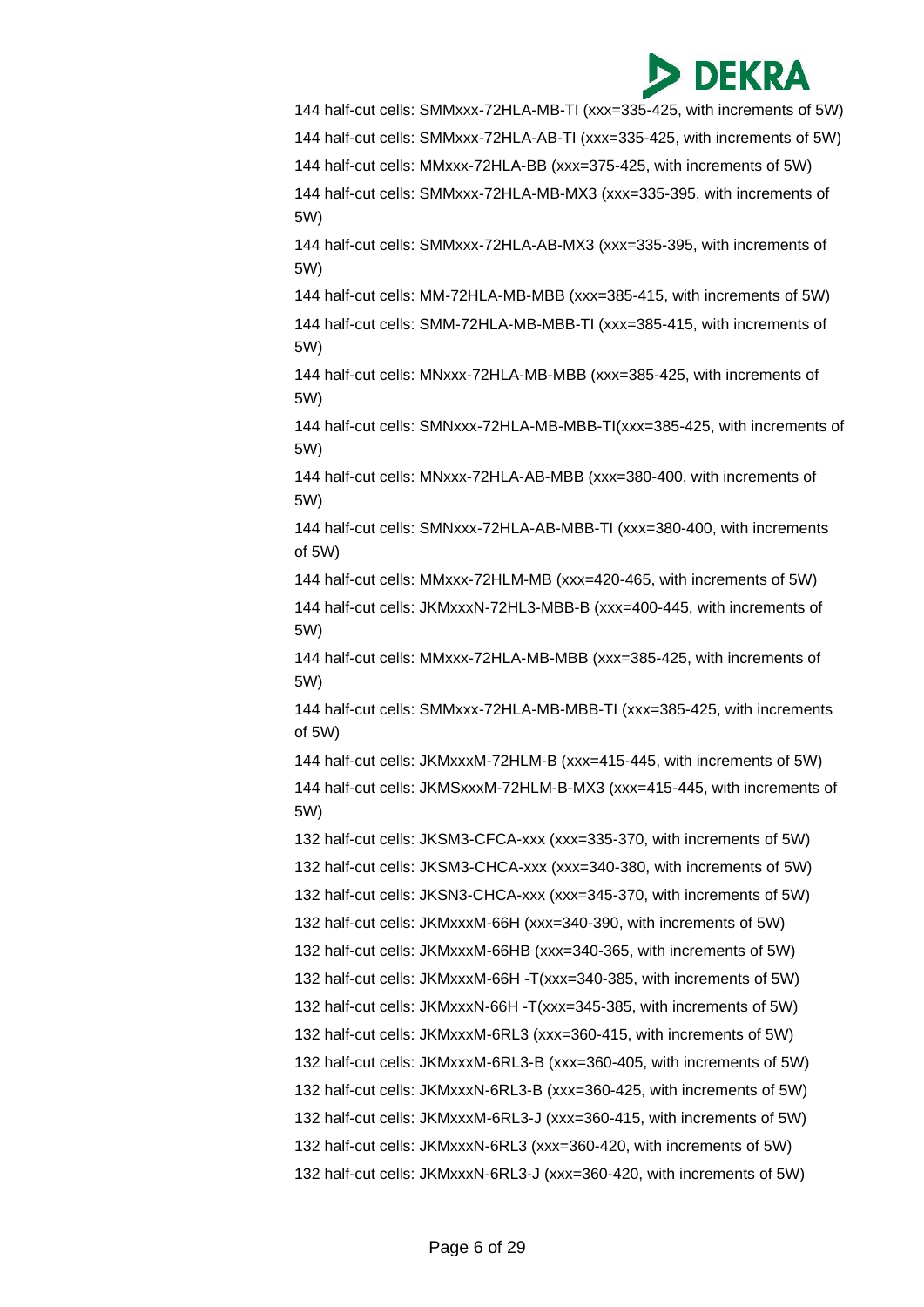132 half-cut cells: JKMxxxM-6RL3-T (xxx=355-400, with increments of 5W) 132 half-cut cells: JKMxxxM-6RL3-T-J (xxx=355-400, with increments of 5W) 132 half-cut cells: JKMxxxN-6RL3-T (xxx=360-395, with increments of 5W) 132 half-cut cells: JKMxxxN-6RL3-T-J (xxx=360-395, with increments of 5W) 132 half-cut cells: JKMSxxxM-6RL3-TI (xxx=360-415, with increments of 5W) 132 half-cut cells: JKMSxxxN-6RL3-TI (xxx=360-420, with increments of 5W) 132 half-cut cells: JKMSxxxN-6RL3-MX3 (xxx=360-420, with increments of 5W) 132 half-cut cells: JKMSxxxM-6RL3-B-TI (xxx=360-405, with increments of 5W) 132 half-cut cells: JKMSxxxN-6RL3-B-TI (xxx=360-425, with increments of 5W) 132 half-cut cells: JKMSxxxM-66H-TI (xxx=340-390, with increments of 5W) 132 half-cut cells: MMxxx-66HLA-MB (xxx=340-390, with increments of 5W) 132 half-cut cells: MMxxx-66HLA-AB (xxx=340-365, with increments of 5W) 132 half-cut cells: SMMxxx-66HLA-MB-TI (xxx=340-390, with increments of 5W) 132 half-cut cells: SMMxxx-66HLA-AB-TI (xxx=340-365, with increments of 5W) 132 half-cut cells: JKMSxxxM-6RL3-B-TI (xxx=360-405, with increments of 5W) 132 half-cut cells: JKMSxxxM-66HB-TI (xxx=340-365, with increments of 5W) 132 half-cut cells: JKMxxxM-66H-MBB (xxx=370-390, with increments of 5W) 132 half-cut cells: JKMSxxxM-66H-MBB-MX3 (xxx=370-390, with increments of 5W)

132 half-cut cells: MM-66HLA-MB-MBB (xxx=370-380, with increments of 5W) 132 half-cut cells: MMxxx-6RLC-MB (xxx=360-400, with increments of 5W) 132 half-cut cells: SMMxxx-6RLC-MB-TI (xxx=360-400, with increments of 5W) 132 half-cut cells: MMxxx-6RLC-AB (xxx=360-405, with increments of 5W) 132 half-cut cells: SMMxxx-6RLC-AB-TI (xxx=360-405, with increments of 5W) 132 half-cut cells: MNxxx-6RLC-MB (xxx=360-410, with increments of 5W) 132 half-cut cells: SMNxxx-6RLC-MB-T (xxx=360-410, with increments of 5W) 132 half-cut cells: MNxxx-6RLC-AB (xxx=360-405, with increments of 5W) 132 half-cut cells: SMNxxx-6RLC-AB-TI (xxx=360-405, with increments of 5W) 132 half-cut cells: MMxxx-66HLA-MB-MBB (xxx=370-390, with increments of 5W)

120 half-cut cells: JKMxxxN-6TL3-B (xxx=320-385, with increments of 5W) 120 half-cut cells: JKMSxxxN-6TL3-B-TI (xxx=320-385, with increments of 5W) 120 half-cut cells: JKMSxxxM-6TL3-B-TI (xxx=320-365, with increments of 5W) 120 half-cut cells: JKMxxxM-6TL3 (xxx=335-380, with increments of 5W) 120 half-cut cells: JKMxxxN-6TL3 (xxx=335-380, with increments of 5W) 120 half-cut cells: JKMxxxM-6TL3-T (xxx=325-365, with increments of 5W) 120 half-cut cells: JKMxxxN-6TL3-T (xxx=325-365, with increments of 5W) 120 half-cut cells: JKMSxxxM-6TL3-TI (xxx=335-380, with increments of 5W) 120 half-cut cells: JKMSxxxN-6TL3-TI (xxx=335-380, with increments of 5W) 120 half-cut cells: JKMSxxxN-6TL3-MX3 (xxx=335-380, with increments of 5W)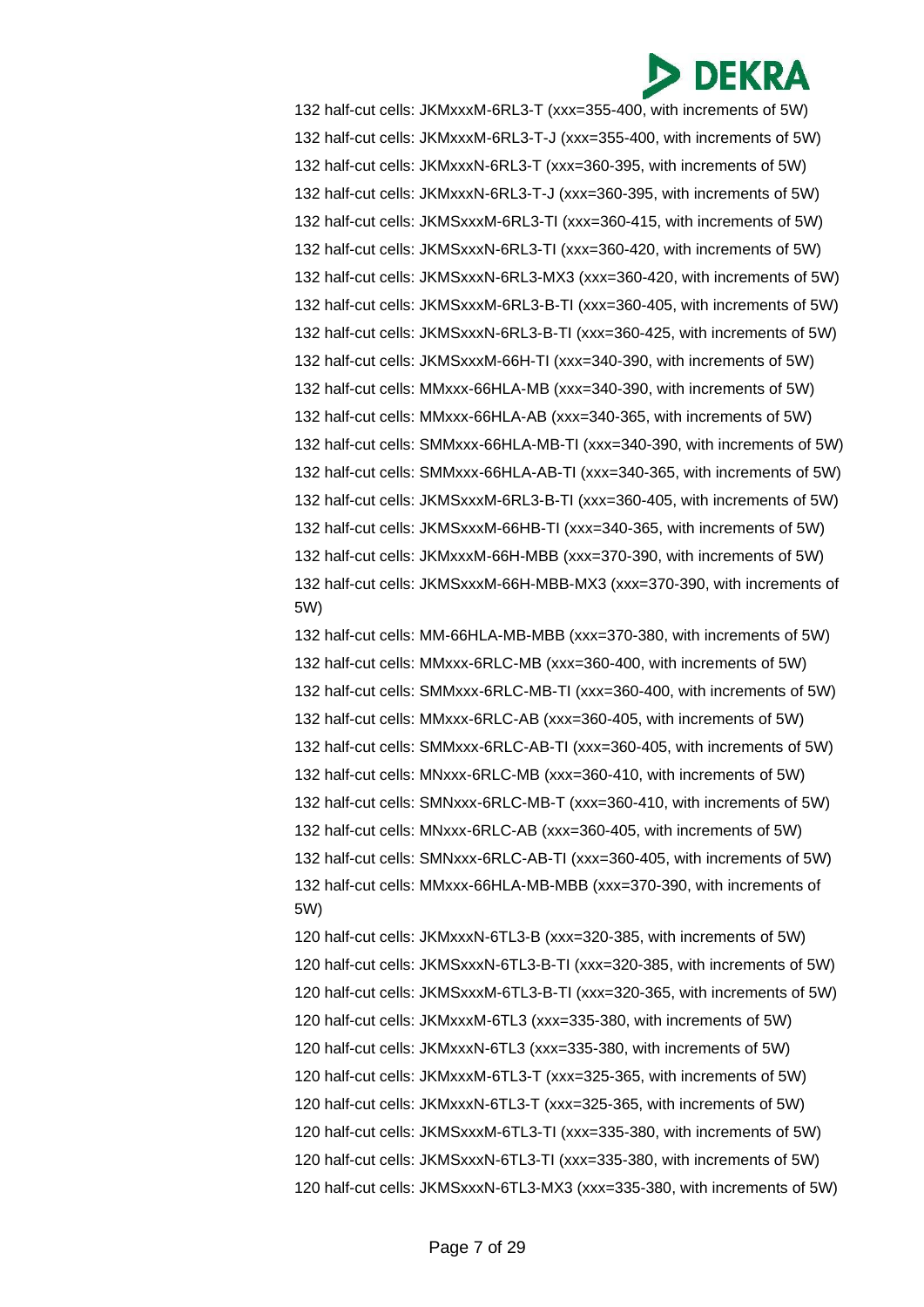120 half-cut cells: JKMxxxM-60H-MBB-T (xxx=320-335, with increments of 5W) 120 half-cut cells: JKMxxxN-60H-MBB-T (xxx=330-350, with increments of 5W) 120 half-cut cells: JKMxxxM-60H-MBB (xxx=320-355, with increments of 5W) 120 half-cut cells: JKMxxxN-60H-MBB (xxx=320-350, with increments of 5W) 120 half-cut cells: JKMxxxM-60H (xxx=210-350, with increments of 5W) 120 half-cut cells: JKMxxxM-60HL (xxx=210-350, with increments of 5W) 120 half-cut cells: JKMxxxM-60HB (xxx=210-350, with increments of 5W) 120 half-cut cells: JKMxxxM-60HBL (xxx=210-350, with increments of 5W) 120 half-cut cells: JKMxxxM-60HBL-Q (xxx=210-375, with increments of 5W) 120 half-cut cells: JKMSxxxM-60H-MX3 (xxx=210-350, with increments of 5W) 120 half-cut cells: JKMSxxxM-60HB-MX3 (xxx=210-350, with increments of 5W) 120 half-cut cells: JKMSxxxM-60HL-MX3 (xxx=210-350, with increments of 5W) 120 half-cut cells: JKMSxxxM-60HBL-MX3 (xxx=270-340, with increments of 5W)

120 half-cut cells: JKMSxxxM-60HL-MX3-Q (xxx=270-340, with increments of 5W)

120 half-cut cells: JKMSxxxM-60HBL-MX3-Q (xxx=270-340, with increments of 5W)

120 half-cut cells: JKMxxxM-60H-T (xxx=315-355, with increments of 5W) 120 half-cut cells: JKMxxxM-60HL-T (xxx=315-355, with increments of 5W) 120 half-cut cells: JKMxxxM-60HL-T-Q (xxx=315-335, with increments of 5W) 120 half-cut cells: JKMxxxN-60H-T (xxx=315-355, with increments of 5W) 120 half-cut cells: JKMxxxN-60HL-T (xxx=315-355, with increments of 5W) 120 half-cut cells: JKMSxxxM-60H-TI (xxx=270-350, with increments of 5W) 120 half-cut cells: JKMSxxxM-60HL-TI (xxx=270-350, with increments of 5W) 120 half-cut cells: JKMSxxxM-60HB-TI (xxx=270-350, with increments of 5W) 120 half-cut cells: JKMSxxxM-60HBL-TI (xxx=270-350, with increments of 5W) 120 half-cut cells: JKMxxxM-60HL-Q (xxx=270-350, with increments of 5W) 120 half-cut cells: JKMSxxxM-60HL-TI-Q (xxx=270-350, with increments of 5W) 120 half-cut cells: JKMSxxxM-60HBL-TI-Q (xxx=270-350, with increments of 5W) 120 half-cut cells: JKMSxxxM-60H-MBB-TI (xxx=320-355, with increments of 5W)

120 half-cut cells: JKMSxxxN-60H-MBB-TI (xxx=320-350, with increments of 5W)

120 half-cut cells: JKMxxxN-60H-MBB-B (xxx=315-330, with increments of 5W) 120 half-cut cells: JKMSxxxN-60H-MBB-B-TI (xxx=315-330, with increments of 5W)

120 half-cut cells: JKMxxxM-60HLM (xxx=350-385, with increments of 5W) 120 half-cut cells: JKMSxxxM-60HLM-MX3 (xxx=350-385, with increments of 5W)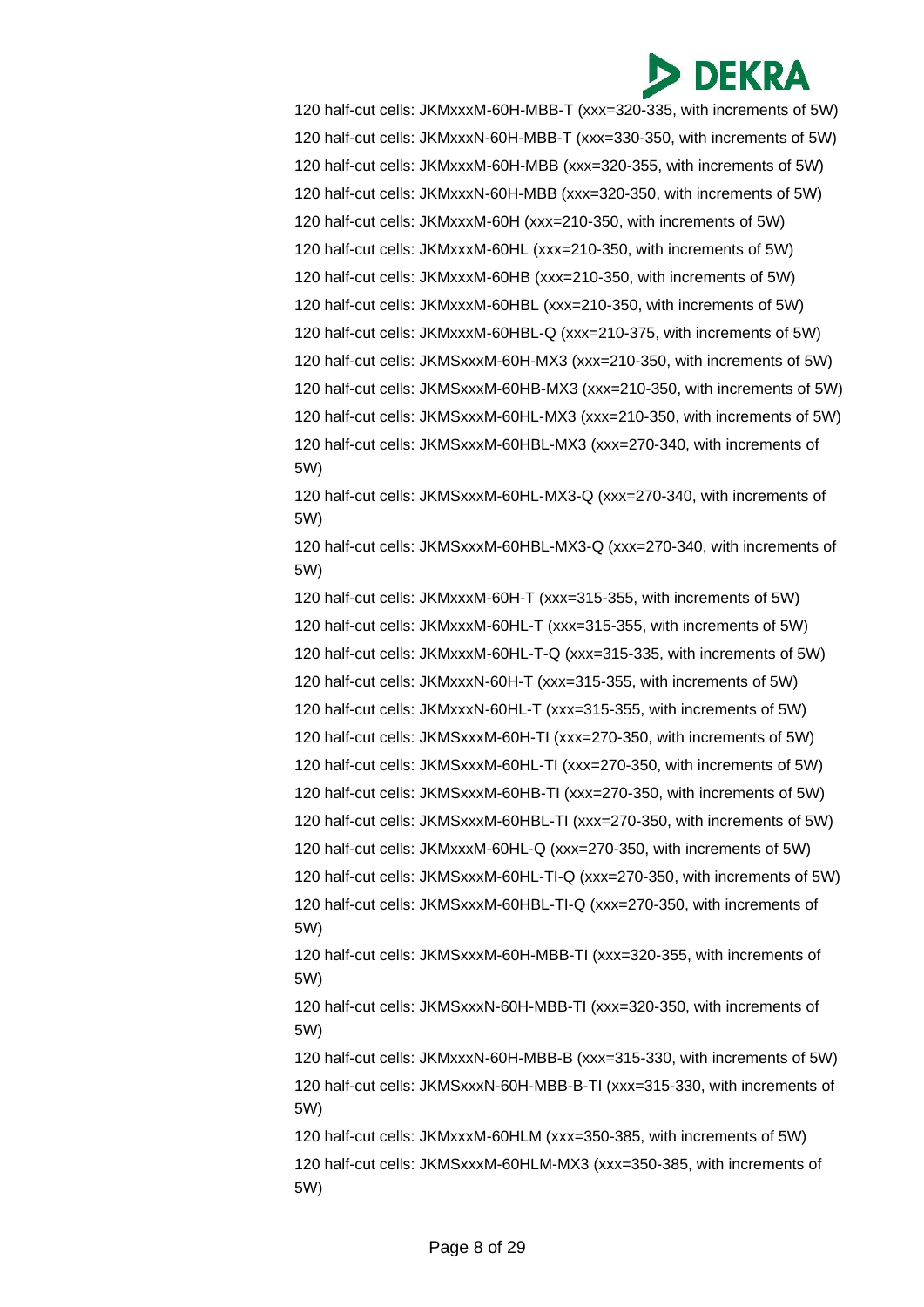120 half-cut cells: JKMxxxM-6TL3-B (xxx=320-365, with increments of 5W) 120 half-cut cells: JKMSxxxM-6TL3-B-TI (xxx=320-365, with increments of 5W) 120 half-cut cells: MMxxx-60HLA-MB (xxx=270-350, with increments of 5W) 120 half-cut cells: MMxxx-60HLA-AB (xxx=270-350, with increments of 5W) 120 half-cut cells: SMMxxx-60HLA-MB-TI (xxx=270-350, with increments of 5W) 120 half-cut cells: SMMxxx-60HLA-AB-TI (xxx=270-350, with increments of 5W) 120 half-cut cells: MMxxx-60HLA-BB (xxx=315-355, with increments of 5W) 120 half-cut cells: SMMxxx-60HLA-MB-MX3 (xxx=270-340, with increments of 5W)

120 half-cut cells: SMMxxx-60HLA-AB-MX3 (xxx=270-340, with increments of 5W)

120 half-cut cells: MMxxx-6TLC-MB (xxx=335-365, with increments of 5W) 120 half-cut cells: SMMxxx-6TLC-MB-TI (xxx=335-365, with increments of 5W) 120 half-cut cells: MM-60HLA-MB-MBB (xxx=320-345, with increments of 5W) 120 half-cut cells: SMM-60HLA-MB-MBB-TI (xxx=320-345, with increments of 5W)

120 half-cut cells: MMxxx-6TLC-AB (xxx=320-345, with increments of 5W)

120 half-cut cells: SMMxxx-6TLC-AB-TI (xxx=320-345, with increments of 5W)

120 half-cut cells: MNxxx-6TLC-MB (xxx=335-375, with increments of 5W)

120 half-cut cells: SMNxxx-6TLC-MB-TI (xxx=335-375, with increments of 5W)

120 half-cut cells: MNxxx-60HLA-MB-MBB (xxx=320-350, with increments of 5W)

120 half-cut cells: SMNxxx-60HLA-MB-MBB-TI (xxx=320-350, with increments of 5W)

120 half-cut cells: MNxxx-6TLC-AB (xxx=320-350, with increments of 5W)

120 half-cut cells: SMNxxx-6TLC-AB-TI (xxx=320-350, with increments of 5W) 120 half-cut cells: MNxxx-60HLA-AB-MBB (xxx=315-330, with increments of

120 half-cut cells: SMNxxx-60HLA-AB-MBB-TI (xxx=315-330, with increments of 5W)

120 half-cut cells: MMxxx-60HLM-MB (xxx=350-385, with increments of 5W)

120 half-cut cells: JKMxxxN-60HL3-MBB-B (xxx=330-370 with increments of 5W)

120 half-cut cells: MMxxx-60HLA-MB-MBB (xxx=320-355 with increments of 5W)

120 half-cut cells: SMMxxx-60HLA-MB-MBB-TI (xxx=320-355 with increments of 5W)

120 half-cut cells: JKMxxxM-60HLM-B (xxx=350-370 with increments of 5W)

120 half-cut cells: JKMSxxxM-60HLM-B-MX3 (xxx=350-370 with increments of 5W)

96 half-cut cells: JKMxxxN-48H-MBB-B (xxx=255-265, with increments of 5W)

5W)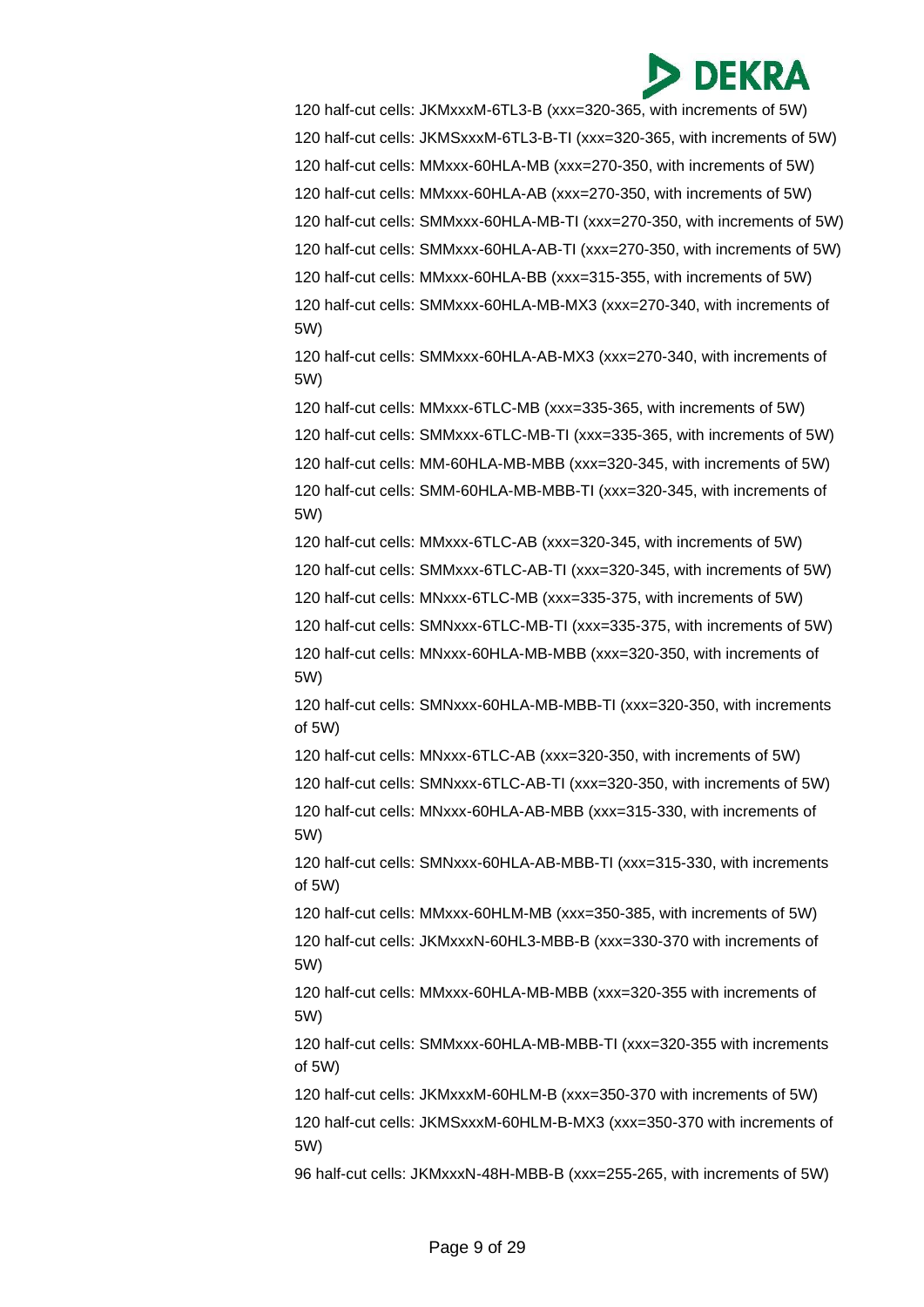

96 half-cut cells: JKMxxxN-48HL3-MBB-B (xxx=270-295, with increments of 5W)

72 half-cut cells: JKMxxxM-36H (xxx=195-205, with increments of 5W) 64 half-cut cells: JKMxxxN-32H-MBB-B (xxx=170-175, with increments of 5W) 64 half-cut cells: JKMxxxN-32HL3-MBB-B (xxx=180-195, with increments of 5W)

PV Modules with Mono-crystalline Silicon Half-cut Solar Cells: 156 half-cut cells: JKMxxxM-7RL4 (xxx=535-590, with increments of 5W) 156 half-cut cells: JKMxxxM-7RL4-J (xxx=535-590, with increments of 5W) 156 half-cut cells: JKMxxxN-7RL4 (xxx=535-590, with increments of 5W) 156 half-cut cells: JKMxxxM-7RL4-B (xxx=540-575, with increments of 5W) 156 half-cut cells: JKMxxxN-7RL4-B (xxx=540-575, with increments of 5W) 156 half-cut cells: MMxxx-7RLD-MB (xxx=535-590, with increments of 5W) 156 half-cut cells: MNxxx7RLD-MB (xxx=535-590, with increments of 5W) 144 half-cut cells: JKMxxxM-7TL4 (xxx=495-570, with increments of 5W) 144 half-cut cells: JKMxxxM-7TL4-J (xxx=495-570, with increments of 5W) 144 half-cut cells: JKMxxxM-72HL4 (xxx=475-570, with increments of 5W) 144 half-cut cells: JKMxxxM-72HL4-J (xxx=475-570, with increments of 5W) 144 half-cut cells: JKMxxxN-72HL4 (xxx=485-575 with increments of 5W) 144 half-cut cells: JKMxxxM-72HL4-B (xxx=515-535, with increments of 5W) 144 half-cut cells: JKMxxxN-72HL4-B (xxx=510-535, with increments of 5W) 144 half-cut cells: JKMxxxM-7TL4-B (xxx=495-530, with increments of 5W) 144 half-cut cells: JKMxxxN-7TL4-B (xxx=495-530, with increments of 5W) 144 half-cut cells: MMxxx-72HLD-MB (xxx=475-570, with increments of 5W) 144 half-cut cells: MMxxx-7TLD-MB (xxx=495-540, with increments of 5W) 144 half-cut cells: MNxxx-72HLD-MB (xxx=485-555, with increments of 5W) 144 half-cut cells: MNxxx7TLD-M (xxx=495-540, with increments of 5W) 144 half-cut cells: JKMxxxN-7TL4 (xxx=495-570, with increments of 5W) 132 half-cut cells: JKMxxxM-66HL4 (xxx=440-505, with increments of 5W) 132 half-cut cells: JKMxxxM-6RL4 (xxx=455-495, with increments of 5W) 132 half-cut cells: JKMxxxM-6TL4 (xxx=415-450, with increments of 5W) 132 half-cut cells: JKMxxxN-66HL4 (xxx=445-525, with increments of 5W) 132 half-cut cells: JKMxxxN-6RL4 (xxx=455-495, with increments of 5W) 132 half-cut cells: JKMxxxM-66HL4-B (xxx=465-490, with increments of 5W) 132 half-cut cells: JKMxxxN-66HL4-B (xxx=465-490, with increments of 5W) 132 half-cut cells: JKMxxxM-6RL4-B (xxx=455-485, with increments of 5W) 132 half-cut cells: JKMxxxN-6RL4-B (xxx=455-485, with increments of 5W) 132 half-cut cells: MMxxx-66HLD-MB (xxx=440-505, with increments of 5W) 132 half-cut cells: MMxxx-6RLD-MB (xxx=455-495, with increments of 5W) 132 half-cut cells: MNxxx-66HLD-MB (xxx=445-505, with increments of 5W)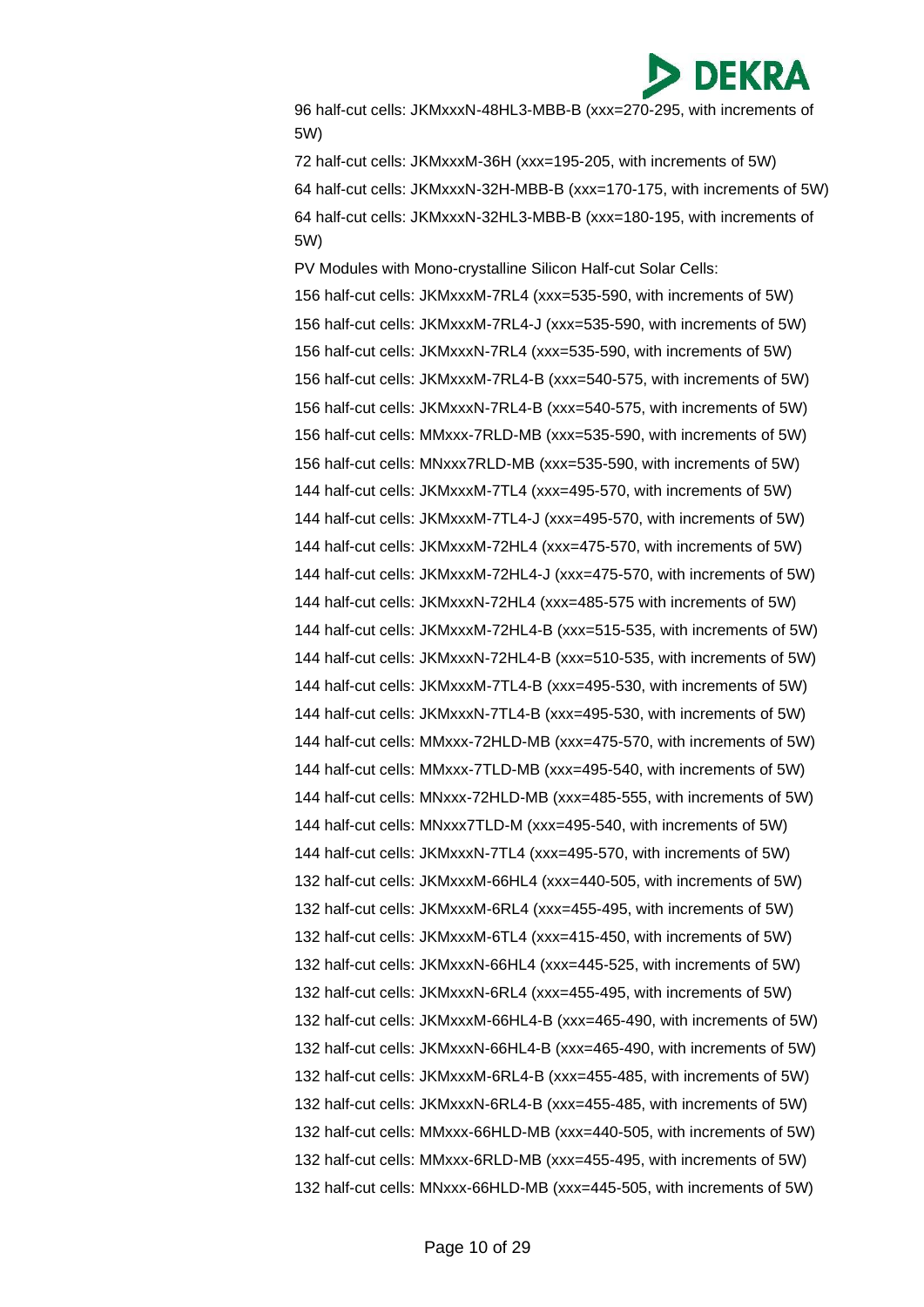132 half-cut cells: MNxxx6RLD-MB (xxx=455-495, with increments of 5W) 120 half-cut cells: JKMxxxM-60HL4 (xxx=400-470, with increments of 5W) 120 half-cut cells: JKMxxxN-60HL4 (xxx=405-480, with increments of 5W) 120 half-cut cells: JKMxxxN-6TL4 (xxx=415-450, with increments of 5W) 120 half-cut cells: JKMxxxM-60HL4-B (xxx=425-445, with increments of 5W) 120 half-cut cells: JKMxxxN-60HL4-B (xxx=425-470, with increments of 5W) 120 half-cut cells: JKMxxxM-6TL4-B (xxx=415-440, with increments of 5W) 120 half-cut cells: JKMxxxN-6TL4-B (xxx=415-440, with increments of 5W) 120 half-cut cells: MMxxx-60HLD-MB (xxx=400-470, with increments of 5W) 120 half-cut cells: MMxxx-6TLD-MB (xxx=415-450, with increments of 5W) 120 half-cut cells: MNxxx-60HLD-M (xxx=405-460, with increments of 5W) 120 half-cut cells: MNxxx6TLD-MB (xxx=415-450, with increments of 5W) 108 half-cut cells: JKMxxxM-5RL4 (xxx=375-405, with increments of 5W) 108 half-cut cells: JKMxxxM-54HL4 (xxx=360-420, with increments of 5W) 108 half-cut cells: JKMxxxN-54HL4 (xxx=360-430, with increments of 5W) 108 half-cut cells: JKMxxxN-5RL4 (xxx=375-405, with increments of 5W) 108 half-cut cells: JKMxxxM-54HL4-B (xxx=380-405, with increments of 5W) 108 half-cut cells: JKMxxxN-54HL4-B (xxx=380-420, with increments of 5W) 108 half-cut cells: JKMxxxM-5RL4-B (xxx=375-395, with increments of 5W) 108 half-cut cells: JKMxxxN-5RL4-B (xxx=375-395, with increments of 5W) 108 half-cut cells: MMxxx-54HLD-MB (xxx=360-420, with increments of 5W) 108 half-cut cells: MMxxx-5RLD-MB (xxx=375-405, with increments of 5W) 108 half-cut cells: MNxxx-54HLD-MB (xxx=365-415, with increments of 5W) 108 half-cut cells: MNxxx5RLD-MB (xxx=375-405, with increments of 5W) 156 half-cut cells: JKMxxxN-78HL4 (xxx=570-625, with increments of 5W) PV Modules with Mono-crystalline Silicon Half-cut Solar Cells: 132 half-cut cells:JKxxxM-66R5-MW (xxx=630-665, with increments of 5W) 132 half-cut cells:JKxxxM-66H5-MW (xxx=635-670, with increments of 5W) PV Modules with Poly-crystalline Silicon Solar Cells: 72 cells: JKMxxxP-72 (xxx=250-390, with increments of 5W) 72 cells: JKMxxxP-72L (xxx=255-330, with increments of 5W) 72 cells: JKMxxxP-72B (xxx=250-390, with increments of 5W) 72 cells: JKMxxxP-72(Plus) (xxx=250-390, with increments of 5W) 72 cells: JKMxxxP-72-J (xxx=250-390, with increments of 5W) 72 cells: JKMxxxP-72-J4 (xxx=250-390, with increments of 5W) 72 cells: JKMxxxP-72-J4-J (xxx=250-390, with increments of 5W) 72 cells: JKMxxxP-72B-J4 (xxx=250-390, with increments of 5W) 72 cells: JKMxxxP-72B-J4-J (xxx=250-390, with increments of 5W) 72 cells: JKMxxxPP-72 (xxx=250-390, with increments of 5W)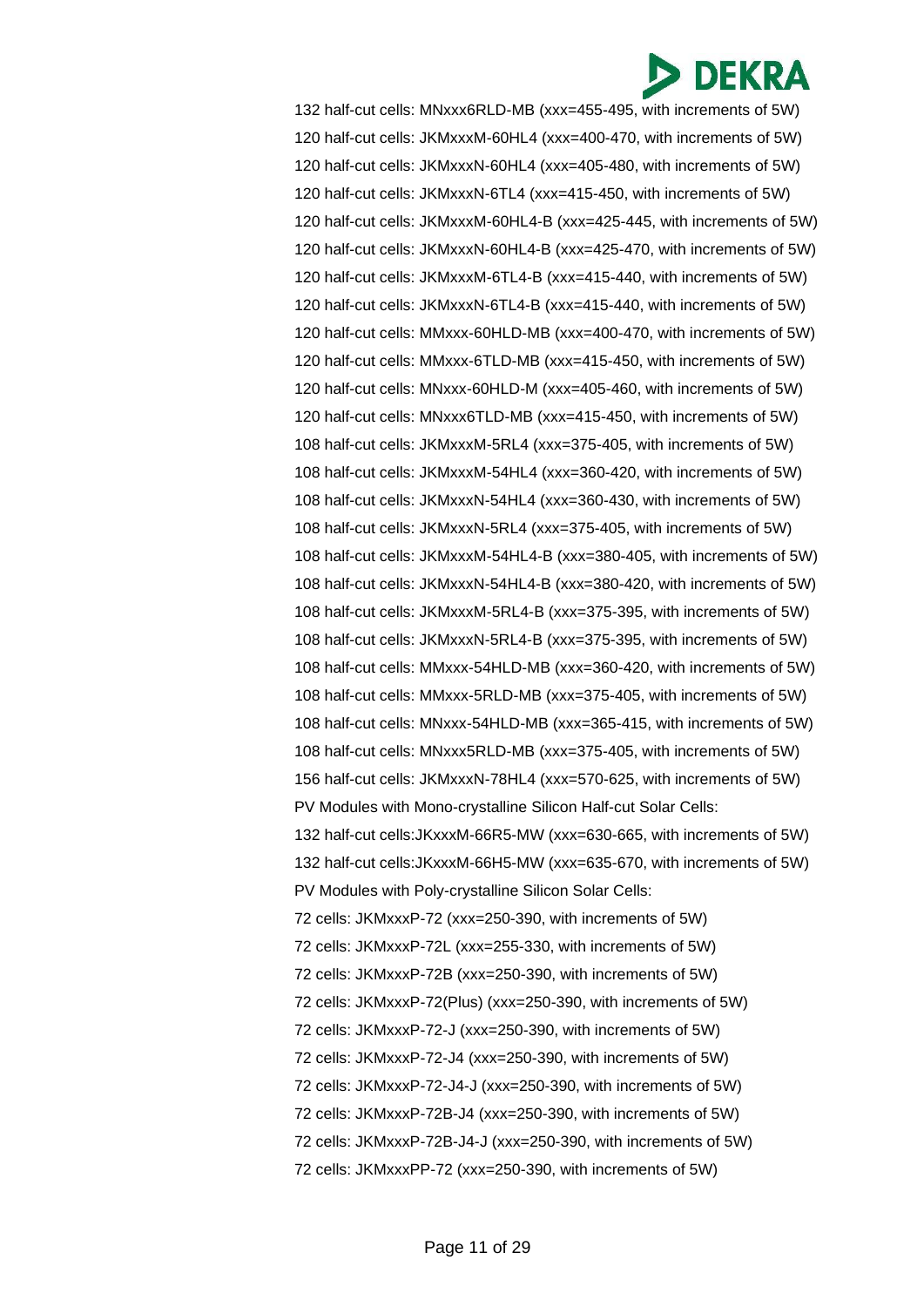72 cells: JKMxxxPP-72B (xxx=250-390, with increments of 5W) 72 cells: JKMxxxPP-72-J (xxx=250-390, with increments of 5W) 72 cells: JKMxxxPP-72-J4 (xxx=250-390, with increments of 5W) 72 cells: JKMxxxPP-72-J4(Plus) (xxx=250-390, with increments of 5W) 72 cells: JKMxxxPP-72-J4-J (xxx=250-390, with increments of 5W) 72 cells: JKMxxxPP-72B-J4 (xxx=250-390, with increments of 5W) 72 cells: JKMxxxPP-72B-J4-J (xxx=250-390, with increments of 5W) 72 cells: JKMxxxPP-72(Plus) (xxx=250-390, with increments of 5W) 72 cells: JKMxxxPP-72(Plus)-J (xxx=250-390, with increments of 5W) 72 cells: JKMxxxPP-72-W (xxx=250-390, with increments of 5W) 72 cells: JKMSxxxP-72 (xxx=250-390, with increments of 5W) 72 cells: JKMSxxxP-72(Plus) (xxx=250-390, with increments of 5W) 72 cells: JKMSxxxP-72B (xxx=250-390, with increments of 5W) 72 cells: JKMSxxxP-72-J (xxx=250-390, with increments of 5W) 72 cells: JKMSxxxP-72-J4 (xxx=250-390, with increments of 5W) 72 cells: JKMSxxxP-72-J4-J (xxx=250-390, with increments of 5W) 72 cells: JKMSxxxP-72B-J4 (xxx=250-390, with increments of 5W) 72 cells: JKMSxxxP-72B-J4-J (xxx=250-390, with increments of 5W) 72 cells: JKMSxxxPP-72 (xxx=250-390, with increments of 5W) 72 cells: JKMSxxxPP-72B (xxx=250-390, with increments of 5W) 72 cells: JKMSxxxPP-72-J (xxx=250-390, with increments of 5W) 72 cells: JKMSxxxPP-72-J4 (xxx=250-390, with increments of 5W) 72 cells: JKMSxxxPP-72-J4(Plus) (xxx=250-390, with increments of 5W) 72 cells: JKMSxxxPP-72-J4-J (xxx=250-390, with increments of 5W) 72 cells: JKMSxxxPP-72B-J4 (xxx=250-390, with increments of 5W) 72 cells: JKMSxxxPP-72B-J4-J (xxx=250-390, with increments of 5W) 72 cells: JKMSxxxPP-72(Plus) (xxx=250-390, with increments of 5W) 72 cells: JKMSxxxPP-72(Plus)-J (xxx=250-390, with increments of 5W) 72 cells: JKMSxxxPP-72-W (xxx=250-390, with increments of 5W) 72 cells: JKMSxxxPP-72-MX (xxx=250-390, with increments of 5W) 72 cells: JKMSxxxPP-72B-MX (xxx=250-390, with increments of 5W) 72 cells: JKMSxxxPP-72-J4-MX (xxx=250-390, with increments of 5W) 72 cells: JKMSxxxPP-72B-J4-MX (xxx=250-390, with increments of 5W) 72 cells: JKMSxxxPP-72(Plus)-MX (xxx=250-390, with increments of 5W) 72 cells: JKMSxxxPP-72-W-MX (xxx=250-390, with increments of 5W) 72 cells: JKMSxxxPP-72-MX3 (xxx=250-390, with increments of 5W) 72 cells: JKMSxxxPP-72B-MX3 (xxx=250-390, with increments of 5W) 72 cells: JKMSxxxPP-72L-MX3 (xxx=250-390, with increments of 5W) 72 cells: JKMSxxxPP-72BL-MX3 (xxx=320-355, with increments of 5W)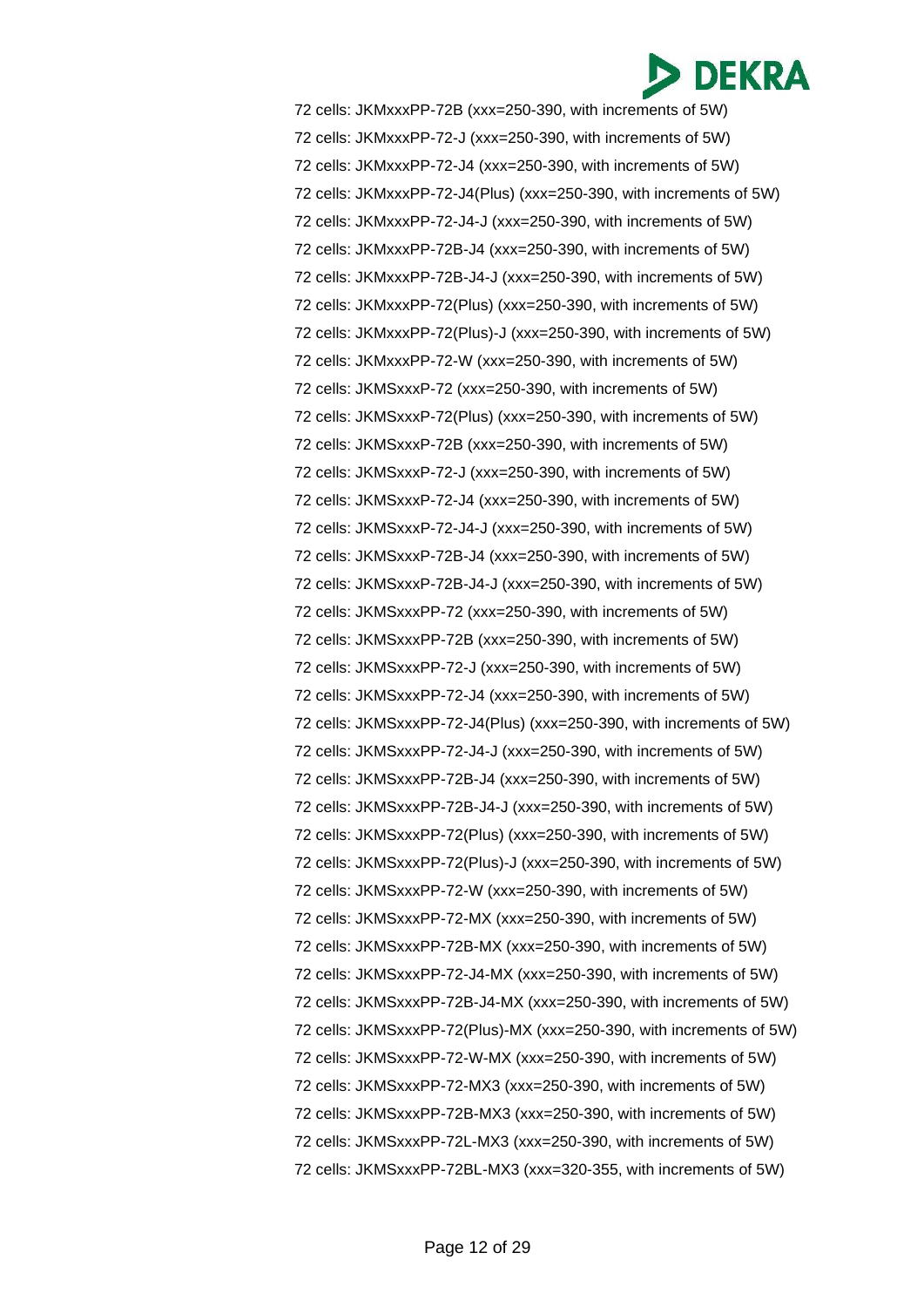60 cells: JKMxxxP-60 (xxx=210-325, with increments of 5W) 60 cells: JKMxxxP-60L (xxx=215-275, with increments of 5W) 60 cells: JKMxxxP-60(Plus) (xxx=210-325 with increments of 5W) 60 cells: JKMxxxP-60B (xxx=210-325, with increments of 5W) 60 cells: JKMxxxP-60-J (xxx=210-325, with increments of 5W) 60 cells: JKMxxxP-60-J4 (xxx=210-325, with increments of 5W) 60 cells: JKMxxxP-60-J4-J (xxx=210-325 with increments of 5W) 60 cells: JKMxxxP-60B-J4 (xxx=210-325, with increments of 5W) 60 cells: JKMxxxP-60B-J4-J (xxx=210-325, with increments of 5W) 60 cells: JKMxxxPP-60 (xxx=210-325, with increments of 5W) 60 cells: JKMxxxPP-60B (xxx=210-325, with increments of 5W) 60 cells: JKMxxxPP-60-J (xxx=210-325, with increments of 5W) 60 cells: JKMxxxPP-60-J4 (xxx=210-325, with increments of 5W) 60 cells: JKMxxxPP-60-J4(Plus) (xxx=210-325, with increments of 5W) 60 cells: JKMxxxPP-60-J4-J (xxx=210-325, with increments of 5W) 60 cells: JKMxxxPP-60B-J4 (xxx=210-325, with increments of 5W) 60 cells: JKMxxxPP-60B-J4-J (xxx=210-325, with increments of 5W) 60 cells: JKMxxxPP-60(Plus) (xxx=210-325, with increments of 5W) 60 cells: JKMxxxPP-60(Plus)-J (xxx=210-325 with increments of 5W) 60 cells: JKMxxxPP-60-W (xxx=210-325, with increments of 5W) 60 cells: JKMSxxxP-60 (xxx=210-325, with increments of 5W) 60 cells: JKMSxxxP-60(Plus) (xxx=210-325, with increments of 5W) 60 cells: JKMSxxxP-60B (xxx=210-325, with increments of 5W) 60 cells: JKMSxxxP-60-J (xxx=210-325, with increments of 5W) 60 cells: JKMSxxxP-60-J4 (xxx=210-325, with increments of 5W) 60 cells: JKMSxxxP-60-J4-J (xxx=210-325, with increments of 5W) 60 cells: JKMSxxxP-60B-J4 (xxx=210-325, with increments of 5W) 60 cells: JKMSxxxP-60B-J4-J (xxx=210-325, with increments of 5W) 60 cells: JKMSxxxPP-60 (xxx=210-325, with increments of 5W) 60 cells: JKMSxxxPP-60B (xxx=210-325, with increments of 5W) 60 cells: JKMSxxxPP-60-J (xxx=210-325, with increments of 5W) 60 cells: JKMSxxxPP-60-J4 (xxx=210-325, with increments of 5W) 60 cells: JKMSxxxPP-60-J4(Plus) (xxx=210-325, with increments of 5W) 60 cells: JKMSxxxPP-60-J4-J (xxx=210-325, with increments of 5W) 60 cells: JKMSxxxPP-60B-J4 (xxx=210-325, with increments of 5W) 60 cells: JKMSxxxPP-60B-J4-J (xxx=210-325 with increments of 5W) 60 cells: JKMSxxxPP-60(Plus) (xxx=210-325, with increments of 5W) 60 cells: JKMSxxxPP-60(Plus)-J (xxx=210-325, with increments of 5W) 60 cells: JKMSxxxPP-60-W (xxx=210-325, with increments of 5W)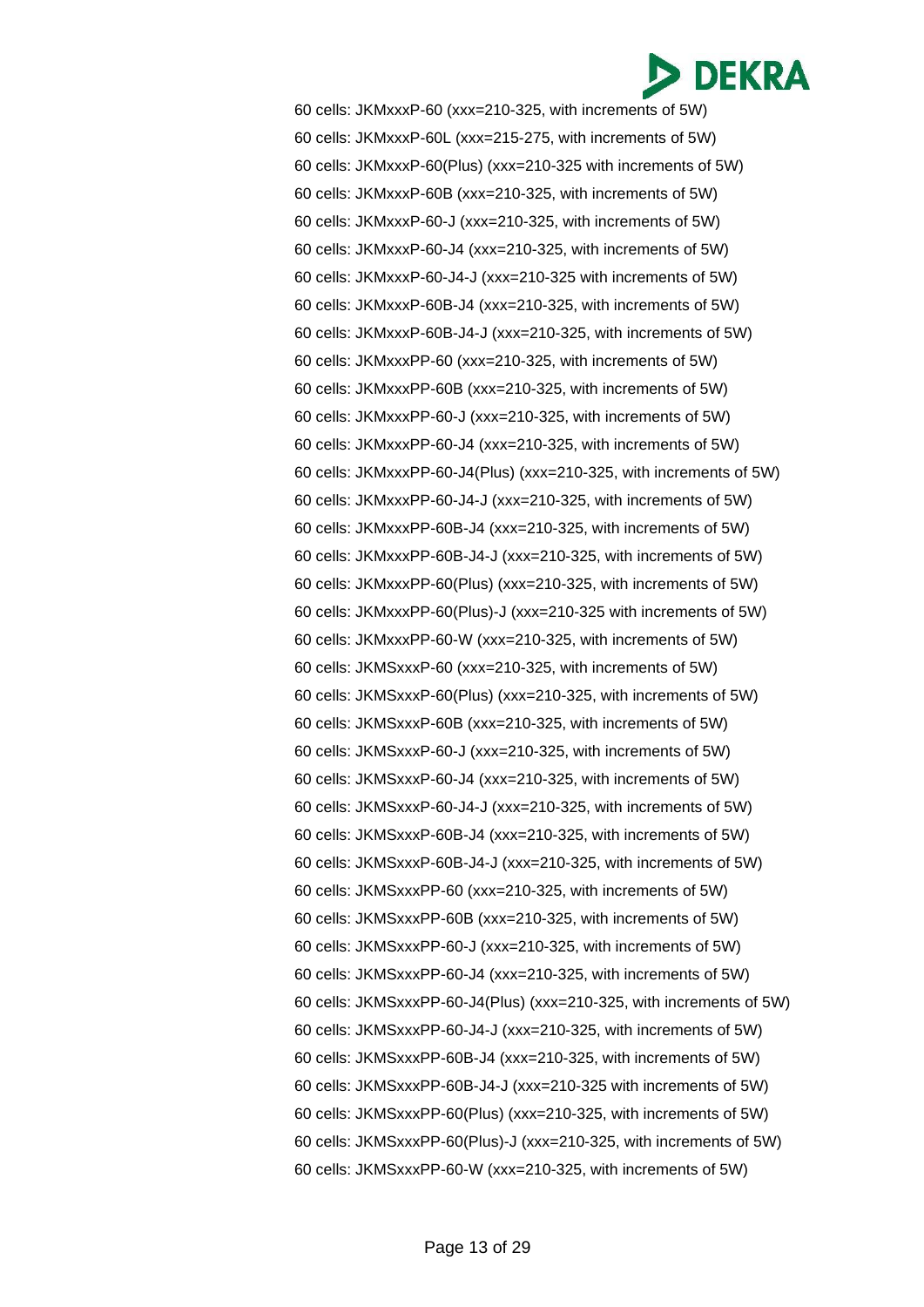60 cells: JKMSxxxPP-60-MX (xxx=210-325 with increments of 5W) 60 cells: JKMSxxxPP-60B-MX (xxx=210-325, with increments of 5W) 60 cells: JKMSxxxPP-60-J4-MX (xxx=210-325 with increments of 5W) 60 cells: JKMSxxxPP-60B-J4-MX (xxx=210-325, with increments of 5W) 60 cells: JKMSxxxPP-60(Plus)-MX (xxx=210-325, with increments of 5W) 60 cells: JKMSxxxPP-60-W-MX (xxx=210-325, with increments of 5W) 60 cells: JKMSxxxPP-60-MX3 (xxx=210-325, with increments of 5W) 60 cells: JKMSxxxPP-60B-MX3 (xxx=210-325, with increments of 5W) 60 cells: JKMSxxxPP-60L-MX3 (xxx=210-325, with increments of 5W) 60 cells: JKMSxxxPP-60BL-MX3 (xxx=260-290, with increments of 5W) PV Modules with Poly-crystalline Silicon Half Cut Solar Cells: 144 half-cut cells: JKMxxxPP-72H (xxx=250-390, with increments of 5W) 144 half-cut cells: JKMxxxPP-72H-J4 (xxx=250-390, with increments of 5W) 144 half-cut cells: JKMxxxPP-72HB (xxx=250-390, with increments of 5W) 144 half-cut cells: JKMSxxxPP-72H-MX3 (xxx=250-390, with increments of 5W) 144 half-cut cells: JKMSxxxPP-72HB-MX3 (xxx=250-390, with increments of 5W)

144 half-cut cells: JKMSxxxPP-72HL-MX3 (xxx=250-390, with increments of 5W)

144 half-cut cells: JKMSxxxPP-72HBL-MX3 (xxx=330-380, with increments of 5W)

120 half-cut cells: JKMxxxPP-60H (xxx=210-325, with increments of 5W)

120 half-cut cells: JKMxxxPP-60H-J4 (xxx=210-325, with increments of 5W)

120 half-cut cells: JKMxxxPP-60HB (xxx=210-325, with increments of 5W)

120 half-cut cells: JKMSxxxPP-60H-MX3 (xxx=210-325, with increments of 5W)

120 half-cut cells: JKMSxxxPP-60HB-MX3 (xxx=210-325, with increments of 5W)

120 half-cut cells: JKMSxxxPP-60HL-MX3 (xxx=210-325, with increments of 5W)

120 half-cut cells: JKMSxxxPP-60HBL-MX3 (xxx=260-315, with increments of 5W)

System voltage 1500V:

PV Modules with Mono-crystalline Silicon Solar Cells:

72 cells: JKMxxxM-72-V (xxx=250-420, with increments of 5W)

72 cells: JKMXXXM-72B-V (xxx=335-410, with increments of 5W)

72 cells: JKMXXXM-72BL-V (xxx=335-410, with increments of 5W)

72 cells: JKMxxxM-72-V-J (xxx=250-420, with increments of 5W)

72 cells: JKMSxxxM-72-V (xxx=250-420, with increments of 5W)

72 cells: JKMSxxxM-72-V-J (xxx=250-420, with increments of 5W)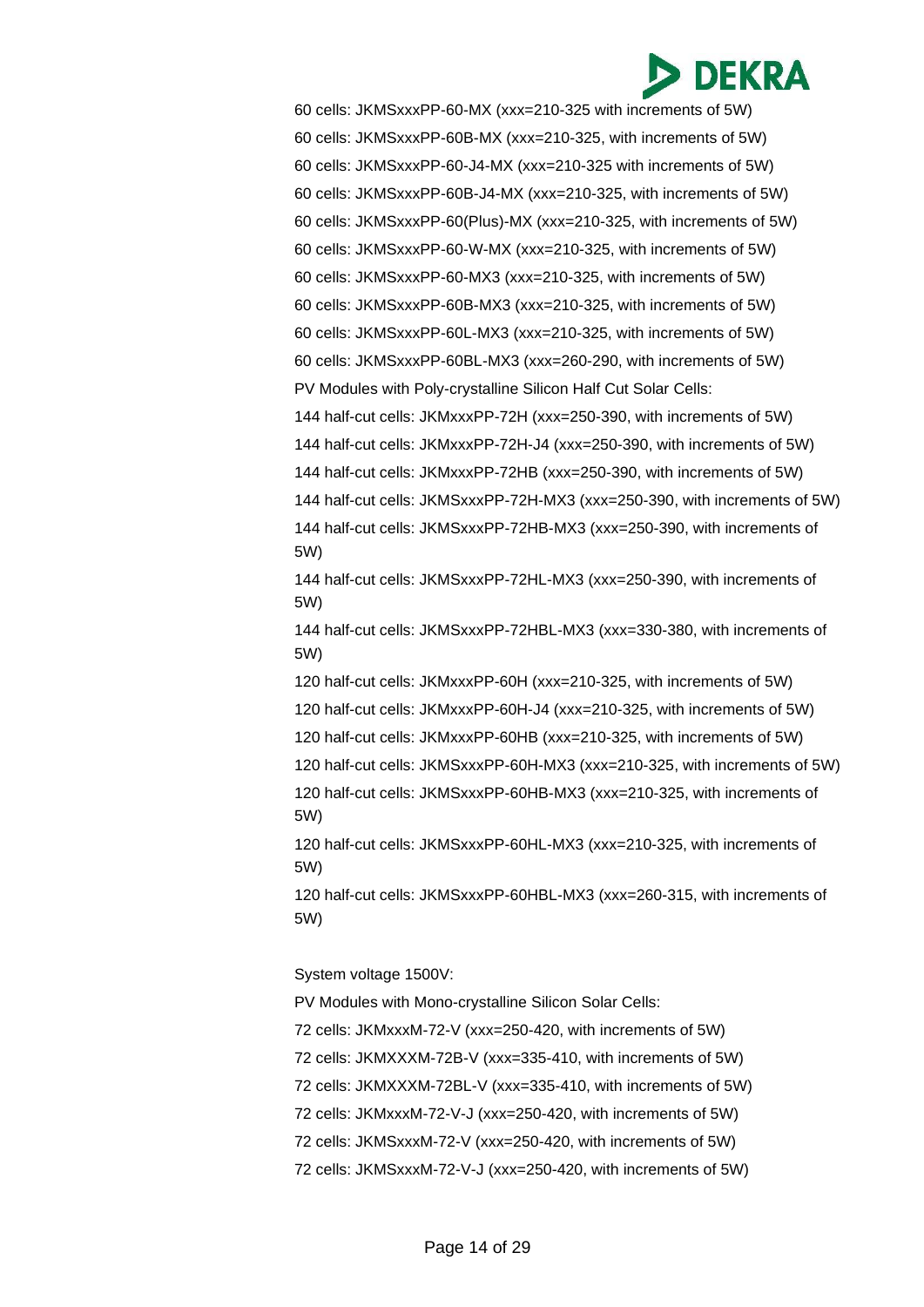72 cells: JKMxxxM-72L-V (xxx=250-420, with increments of 5W) 72 cells: JKMSxxxM-72-MX-V (xxx=250-420, with increments of 5W) 72 cells: JKMSxxxM-72B-MX-V (xxx=250-420, with increments of 5W) 72 cells: JKMSxxxM-72(Plus)-MX-V (xxx=250-420, with increments of 5W) 72 cells: JKMSxxxM-72-V-MX3 (xxx=335-395, with increments of 5W) 72 cells: JKMSxxxM-72B-V-MX3 (xxx=335-395, with increments of 5W) 72 cells: JKMSxxxM-72L-V-MX3 (xxx=335-395, with increments of 5W) 72 cells: JKMSxxxM-72BL-V-MX3 (xxx=335-395, with increments of 5W) 72 cells: JKMxxxM-72(Plus)-V (xxx=335-410, with increments of 5W) 72 cells: JKMSxxxM-72-V-TI (xxx=335-410, with increments of 5W) 72 cells: JKMSxxxM-72L-V-TI (xxx=335-410, with increments of 5W) 72 cells: JKMSxxxM-72B-V-TI (xxx=335-410, with increments of 5W) 72 cells: JKMSxxxM-72BL-V-TI (xxx=335-410, with increments of 5W) 72 cells: MMxxx-72LA-MBV (xxx=335-410, with increments of 5W) 72 cells: MMxxx-72LA-ABV (xxx=335-410, with increments of 5W) 72 cells: SMMxxx-72LA-MBV (xxx=335-410, with increments of 5W) 72 cells: SMMxxx-72LA-MBV-TI (xxx=335-410, with increments of 5W) 72 cells: SMMxxx-72LA-ABV-TI (xxx=335-410, with increments of 5W) 72 cells: SMMxxx-72LA-MBV-MX3 (xxx=335-395, with increments of 5W) 72 cells: SMMxxx-72LA-ABV-MX3 (xxx=335-395, with increments of 5W) 60 cells: JKMxxxM-60-V (xxx=210-350, with increments of 5W) 60 cells: JKMxxxM-60B-V (xxx=270-340, with increments of 5W) 60 cells: JKMxxxM-60BL-V (xxx=270-340, with increments of 5W) 60 cells: JKMxxxM-60-V-J (xxx=210-350, with increments of 5W) 60 cells: JKMSxxxM-60-V (xxx=210-350, with increments of 5W) 60 cells: JKMSxxxM-60-V-J (xxx=210-350, with increments of 5W) 60 cells: JKMxxxM-60L-V (xxx=210-350, with increments of 5W) 60 cells: JKMSxxxM-60-MX-V (xxx=210-350, with increments of 5W) 60 cells: JKMSxxxM-60B-MX-V (xxx=210-350, with increments of 5W) 60 cells: JKMSxxxM-60(Plus)-MX-V (xxx=210-350, with increments of 5W) 60 cells: JKMSxxxM-60-V-MX3 (xxx=270-340, with increments of 5W) 60 cells: JKMSxxxM-60B-V-MX3 (xxx=270-340, with increments of 5W) 60 cells: JKMSxxxM-60L-V-MX3 (xxx=270-340, with increments of 5W) 60 cells: JKMSxxxM-60BL-V-MX3 (xxx=270-340, with increments of 5W) 60 cells: JKMxxxM-60(Plus)-V (xxx=270-340, with increments of 5W) 60 cells: JKMSxxxM-60-V-TI (xxx=270-340, with increments of 5W) 60 cells: JKMSxxxM-60L-V-TI (xxx=270-340, with increments of 5W) 60 cells: JKMSxxxM-60B-V-TI (xxx=270-340, with increments of 5W) 60 cells: JKMSxxxM-60BL-V-TI (xxx=270-340, with increments of 5W)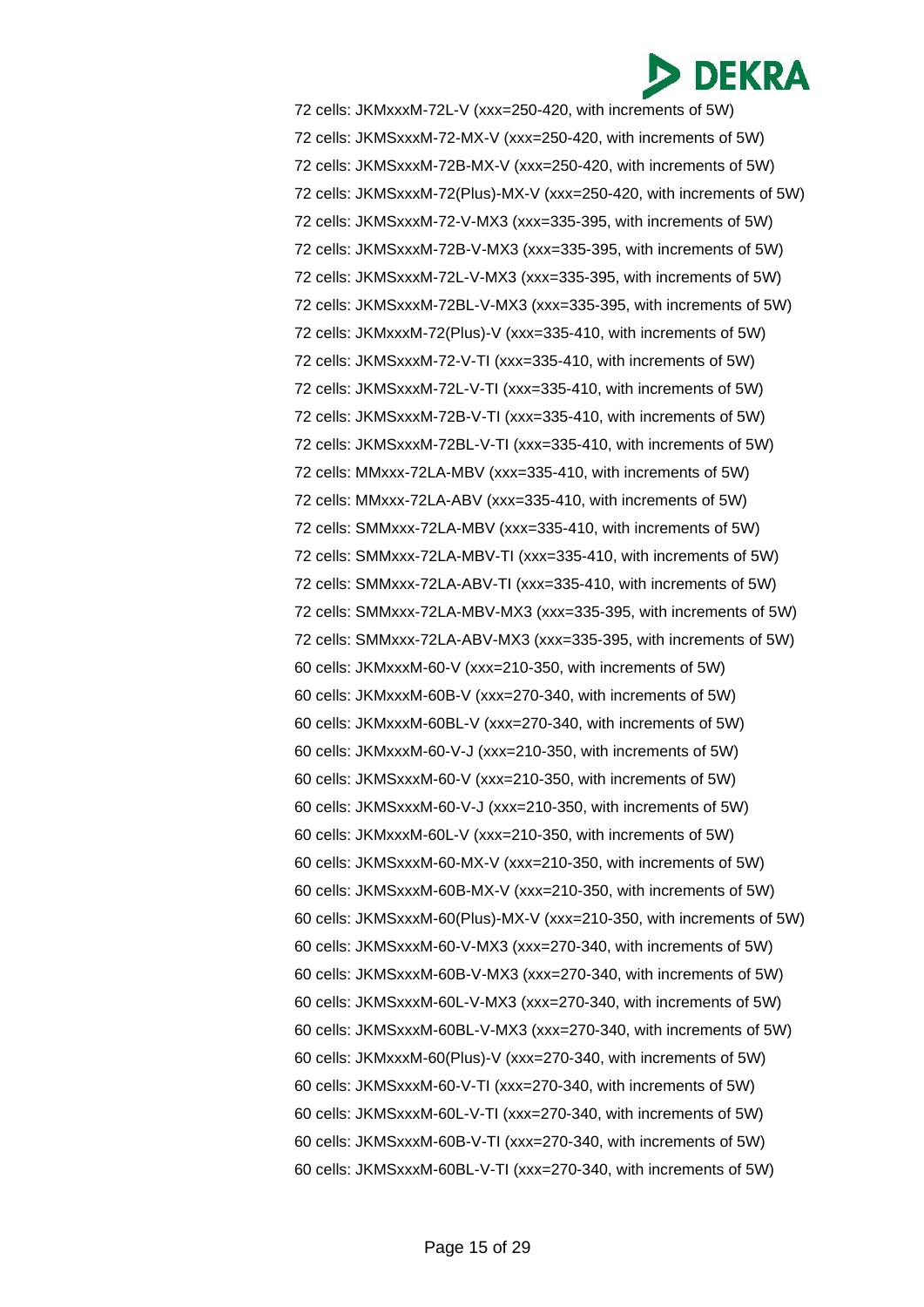

60 cells: MMxxx-60LA-MBV (xxx=270-340, with increments of 5W) 60 cells: MMxxx-60LA-ABV (xxx=270-340, with increments of 5W) 60 cells: SMMxxx-60LA-MBV-TI (xxx=270-340, with increments of 5W) 60 cells: SMMxxx-60LA-ABV-TI (xxx=270-340, with increments of 5W) 60 cells: SMMxxx-60LA-MBV-MX3 (xxx=270-340, with increments of 5W) 60 cells: SMMxxx-60LA-ABV-MX3 (xxx=270-340, with increments of 5W) PV Modules with Poly-crystalline Silicon Solar Cells: 72 cells: JKMxxxPP-72-V (xxx=250-390, with increments of 5W) 72 cells: JKMxxxPP-72B-V (xxx=320-355, with increments of 5W) 72 cells: JKMxxxPP-72-V-J (xxx=250-390, with increments of 5W) 72 cells: JKMxxxPP-72-J4V (xxx=250-390, with increments of 5W) 72 cells: JKMxxxP-72-V (xxx=250-390, with increments of 5W) 72 cells: JKMxxxP-72-V-J (xxx=250-390, with increments of 5W) 72 cells: JKMSxxxP-72-V (xxx=250-390, with increments of 5W) 72 cells: JKMSxxxP-72-V-J (xxx=250-390, with increments of 5W) 72 cells: JKMSxxxPP-72-V (xxx=250-390, with increments of 5W) 72 cells: JKMSxxxPP-72-V-J (xxx=250-390, with increments of 5W) 72 cells: JKMSxxxPP-72-MX-V (xxx=250-390, with increments of 5W) 72 cells: JKMSxxxPP-72B-MX-V (xxx=250-390, with increments of 5W) 72 cells: JKMSxxxPP-72-J4-MX-V (xxx=250-390, with increments of 5W) 72 cells: JKMSxxxPP-72B-J4-MX-V (xxx=250-390 with increments of 5W) 72 cells: JKMSxxxPP-72(Plus)-MX-V (xxx=250-390, with increments of 5W) 72 cells: JKMSxxxPP-72-W-MX-V (xxx=250-390, with increments of 5W) 72 cells: JKMSxxxPP-72-V-MX3 (xxx=320-355, with increments of 5W) 72 cells: JKMSxxxPP-72B-V-MX3 (xxx=320-355, with increments of 5W) 72 cells: JKMSxxxPP-72L-V-MX3 (xxx=320-355, with increments of 5W) 72 cells: JKMSxxxPP-72BL-V-MX3 (xxx=320-355, with increments of 5W) 72 cells: JKMxxxPP-72(Plus)-V (xxx=320-355, with increments of 5W) 60 cells: JKMxxxP-60-V (xxx=210-325, with increments of 5W) 60 cells: JKMxxxP-60-V-J (xxx=210-325 with increments of 5W) 60 cells: JKMxxxPP-60-V (xxx=210-325, with increments of 5W) 60 cells: JKMxxxPP-60B-V (xxx=260-290, with increments of 5W) 60 cells: JKMxxxPP-60-V-J (xxx=210-325, with increments of 5W) 60 cells: JKMxxxPP-60-J4V (xxx=210-325, with increments of 5W) 60 cells: JKMSxxxP-60-V (xxx=210-325, with increments of 5W) 60 cells: JKMSxxxP-60-V-J (xxx=210-325 with increments of 5W) 60 cells: JKMSxxxPP-60-V (xxx=210-325, with increments of 5W) 60 cells: JKMSxxxPP-60-V-J (xxx=210-325, with increments of 5W) 60 cells: JKMSxxxPP-60-MX-V (xxx=210-325, with increments of 5W)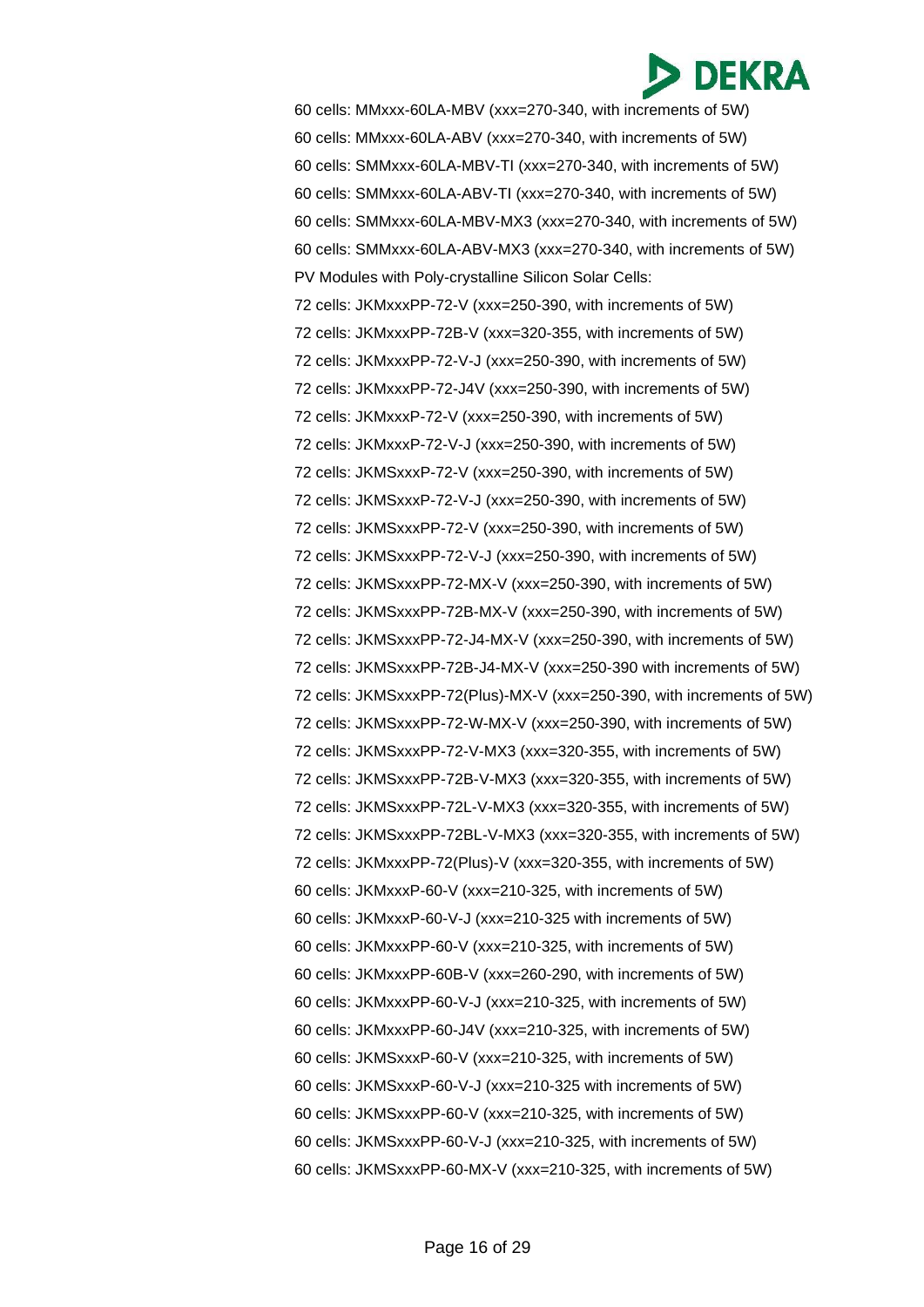60 cells: JKMSxxxPP-60B-MX-V (xxx=210-325, with increments of 5W) 60 cells: JKMSxxxPP-60-J4-MX-V (xxx=210-325, with increments of 5W) 60 cells: JKMSxxxPP-60B-J4-MX-V (xxx=210-325, with increments of 5W) 60 cells: JKMSxxxPP-60(Plus)-MX-V (xxx=210-325, with increments of 5W) 60 cells: JKMSxxxPP-60-W-MX-V (xxx=210-325, with increments of 5W) 60 cells: JKMSxxxPP-60-V-MX3 (xxx=260-290, with increments of 5W) 60 cells: JKMSxxxPP-60B-V-MX3 (xxx=260-290, with increments of 5W) 60 cells: JKMSxxxPP-60L-V-MX3 (xxx=260-290, with increments of 5W) 60 cells: JKMSxxxPP-60BL-V-MX3 (xxx=260-290, with increments of 5W) 60 cells: JKMxxxPP-60(Plus)-V(xxx=260-290, with increments of 5W) PV Modules with Mono-crystalline Silicon Half Cut Solar Cells: 156 half-cut cells: JKSM3-DCCA-xxx (xxx=400-480, with increments of 5W) 156 half-cut cells: JKSM3-DACA-xxx (xxx=400-465, with increments of 5W) 156 half-cut cells: JKSN3-DCCA-xxx (xxx=410-460, with increments of 5W) 156 half-cut cells: JKMxxxM-78H-V (xxx=405-465, with increments of 5W) 156 half-cut cells: JKMxxxM-78H-V-Q (xxx=405-450, with increments of 5W) 156 half-cut cells: JKMxxxM-78HB-V (xxx=405-435, with increments of 5W) 156 half-cut cells: JKMxxxM-78H-TV (xxx=405-455, with increments of 5W) 156 half-cut cells: JKMxxxM-78H-TV-Q (xxx=405-470, with increments of 5W) 156 half-cut cells: JKMxxxN-78H-TV (xxx=410-460, with increments of 5W) 156 half-cut cells: JKMxxxM-78H-MBB-V (xxx=440-465, with increments of 5W) 156 half-cut cells: JKMSxxxM-78H-MBB-V-MX3 (xxx=440-465, with increments of 5W)

156 half-cut cells: JKMxxxM-7RL3-V (xxx=430-495, with increments of 5W) 156 half-cut cells: JKMxxxM-7RL3-B-V (xxx=425-480, with increments of 5W) 156 half-cut cells: JKMSxxxM-7RL3-B-V-TI (xxx=425-480, with increments of 5W)

156 half-cut cells: JKMxxxN-7RL3-B-V (xxx=425-480, with increments of 5W) 156 half-cut cells: JKMSxxxN-7RL3-B-V-TI (xxx=425-480, with increments of 5W)

156 half-cut cells: JKMxxxM-7RL3-V-J (xxx=430-495, with increments of 5W) 156 half-cut cells: JKMxxxN-7RL3-V (xxx=430-500, with increments of 5W) 156 half-cut cells: JKMxxxN-7RL3-V-J (xxx=430-500, with increments of 5W) 156 half-cut cells: JKMxxxM-7RL3-TV (xxx=420-475, with increments of 5W) 156 half-cut cells: JKMxxxM-7RL3-TV-J (xxx=420-475, with increments of 5W) 156 half-cut cells: JKMxxxN-7RL3-TV (xxx=425-500, with increments of 5W) 156 half-cut cells: JKMxxxN-7RL3-TV-J (xxx=425-500, with increments of 5W) 156 half-cut cells: JKMSxxxM-78H-V-TI (xxx=405-465, with increments of 5W) 156 half-cut cells: JKMxxxM-78H-V-Q (xxx=405-455, with increments of 5W) 156 half-cut cells: JKMSxxxM-78H-V-TI-Q (xxx=405-445, with increments of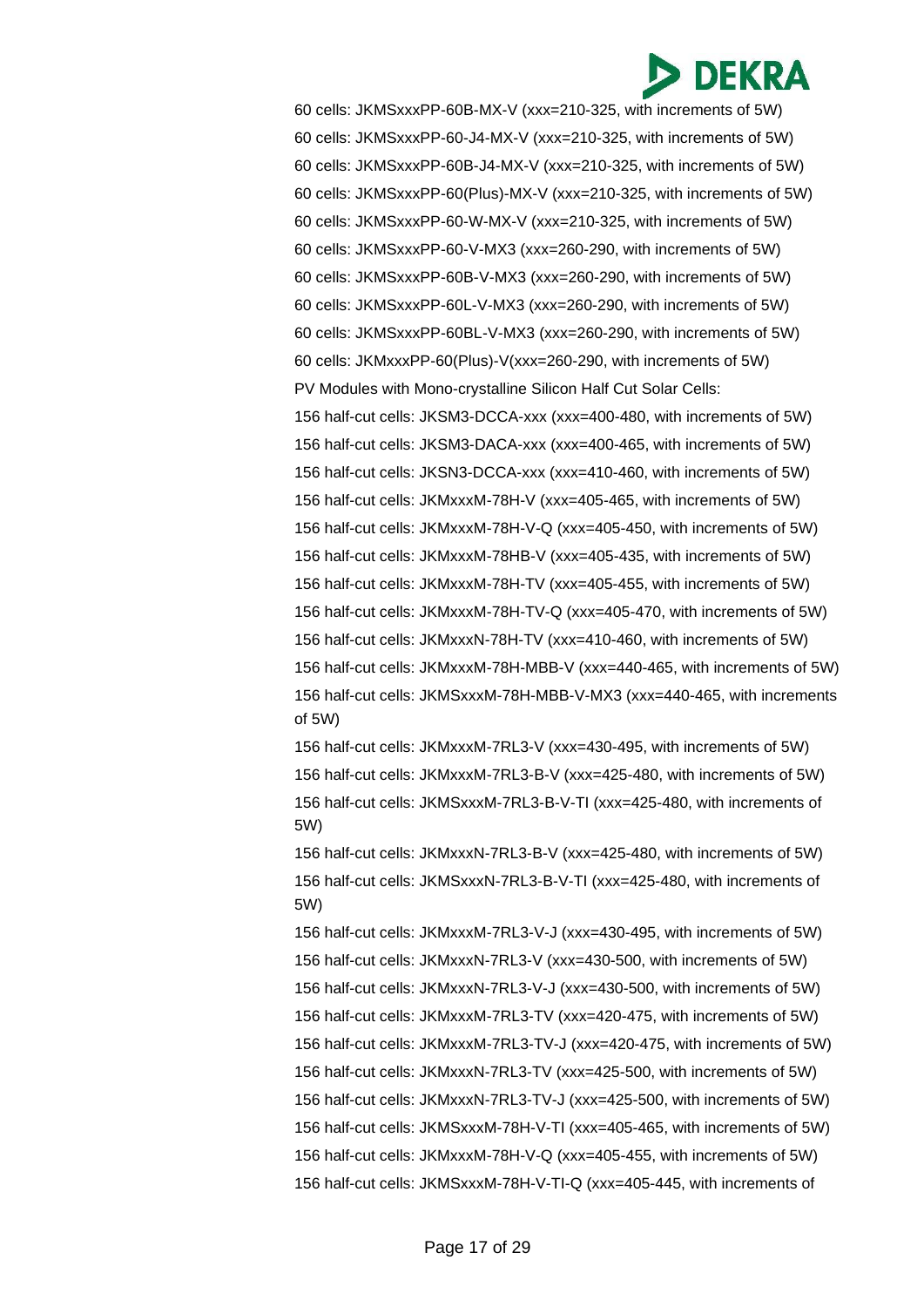

5W)

156 half-cut cells: JKMSxxxM-78HB-V-TI (xxx=405-435, with increments of 5W) 156 half-cut cells: JKMSxxxM-7RL3-V-TI (xxx=430-495, with increments of 5W) 156 half-cut cells: JKMSxxxN-7RL3-V-TI (xxx=430-500, with increments of 5W) 156 half-cut cells: JKMSxxxM-7RL3-B-V-TI (xxx=425-480, with increments of 5W)

156 half-cut cells: JKMSxxxN-7RL3-B-V-TI (xxx=425-480, with increments of 5W)

156 half-cut cells: MMxxx-78HLA-MBV (xxx=405-465, with increments of 5W) 156 half-cut cells: MMxxx-78HLA-MBV-TI (xxx=405-465, with increments of 5W) 156 half-cut cells: MMxxx-78HLA-ABV (xxx=405-435, with increments of 5W) 156 half-cut cells: SMMxxx-78HLA-ABV-TI (xxx=405-435, with increments of 5W)

156 half-cut cells: MMxxx-78HLA-BBV (xxx=405-455, with increments of 5W) 156 half-cut cells: MNxxx-7RLC-MBV (xxx=430-475, with increments of 5W) 156 half-cut cells: SMNxxx-7RLC-MBV-TI (xxx=430-475, with increments of 5W)

156 half-cut cells: MNxxx-7RLC-BBV (xxx=425-475, with increments of 5W) 156 half-cut cells: MNxxx-7RLC-ABV (xxx=425-480, with increments of 5W) 156 half-cut cells: SMNxxx-7RLC-ABV-TI (xxx=425-480, with increments of 5W)

156 half-cut cells: MMxxx-7RLC-MBV (xxx=430-475, with increments of 5W) 156 half-cut cells: SMMxxx-7RLC-MBV-TI (xxx=430-475, with increments of 5W)

156 half-cut cells: MMxxx-7RLC-ABV (xxx=425-480, with increments of 5W) 156 half-cut cells: SMMxxx-7RLC-ABV-TI (xxx=425-480, with increments of 5W)

156 half-cut cells: MM-78HLA-MBV-MBB (xxx=440-465, with increments of 5W) 156 half-cut cells: MMxxx-78HLA-MBV-MBB (xxx=440-465, with increments of 5W)

144 half-cut cells: JKMxxxM-72HLM-V (xxx=400-480, with increments of 5W) 144 half-cut cells: JKMSxxxM-72HLM-V-MX3 (xxx=400-480, with increments of 5W)

144 half-cut cells: JKMxxxM-72H-V (xxx=250-425, with increments of 5W) 144 half-cut cells: JKMxxxM-72HL-V (xxx=250-425, with increments of 5W) 144 half-cut cells: JKMxxxM-72HL-V-Q (xxx=250-450, with increments of 5W) 144 half-cut cells: JKMxxxM-72HB-V (xxx=335-425, with increments of 5W) 144 half-cut cells: JKMxxxM-72HBL-V (xxx=335-425, with increments of 5W)

144 half-cut cells: JKMxxxM-72H-TV (xxx=375-455, with increments of 5W)

144 half-cut cells: JKMxxxM-72HL-TV (xxx=375-455, with increments of 5W)

144 half-cut cells: JKMxxxM-72HL-TV-Q (xxx=375-425, with increments of 5W)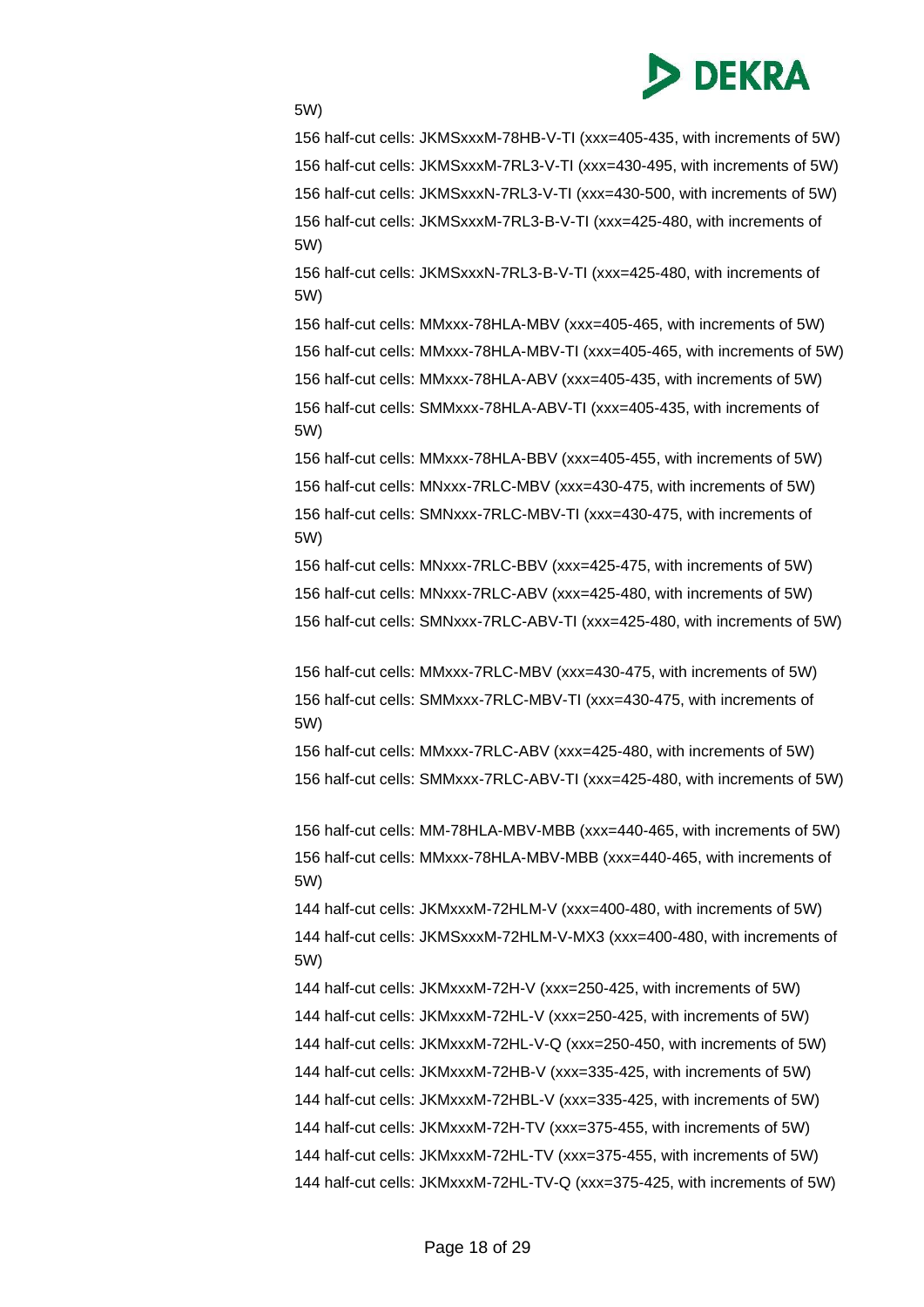

144 half-cut cells: JKMxxxN-72H-TV (xxx=375-455, with increments of 5W)

144 half-cut cells: JKMxxxN-72HL-TV (xxx=375-455, with increments of 5W) 144 half-cut cells: JKMSxxxM-72H-V-MX3 (xxx=335-395, with increments of 5W)

144 half-cut cells: JKMSxxxxM-72HL-V-MX3-Q (xxx=335-395, with increments of 5W)

144 half-cut cells: JKMSxxxM-72HB-V-MX3 (xxx=335-395, with increments of 5W)

144 half-cut cells: JKMSxxxM-72HL-V-MX3 (xxx=335-395, with increments of 5W)

144 half-cut cells: JKMSxxxM-72HBL-V-MX3 (xxx=335-395, with increments of 5W)

144 half-cut cells: JKMxxxN-72H-MBB-TV (xxx=390-445, with increments of 5W)

144 half-cut cells: JKMxxxM-72H-MBB-TV (xxx=385-435, with increments of 5W)

144 half-cut cells: JKMxxxM-72H-MBB-V (xxx=385-425, with increments of 5W)

144 half-cut cells: JKMxxxN-72H-MBB-V (xxx=385-425, with increments of 5W)

144 half-cut cells: JKMxxxN-72H-MBB-B-V (xxx=380-400, with increments of 5W)

144 half-cut cells: JKMSxxxM-72HL-V-TI-Q (xxx=335-425, with increments of 5W)

144 half-cut cells: JKMSxxxM-72HL-V-MX3-Q (xxx=335-395,with increments of 5W)

144 half-cut cells: JKMSxxxM-72H-MBB-V-TI (xxx=385-425, with increments of 5W)

144 half-cut cells: JKMSxxxM-72H-MBB-V-MX3 (xxx=385-425, with increments of 5W)

144 half-cut cells: JKMSxxxN-72H-MBB-V-TI (xxx=385-425, with increments of 5W)

144 half-cut cells: MMxxx-72HLA-MBV (xxx=335-425, with increments of 5W)

144 half-cut cells: MMxxx-72HLA-ABV (xxx=335-425, with increments of 5W)

144 half-cut cells: SMMxxx-72HLA-MBV-TI (xxx=335-425, with increments of 5W)

144 half-cut cells: SMMxxx-72HLA-ABV-TI (xxx=335-425, with increments of 5W)

144 half-cut cells: MMxxx-72HLA-BBV (xxx=375-425, with increments of 5W)

144 half-cut cells: SMMxxx-72HLA-MBV-MX3 (xxx=335-395, with increments of 5W)

144 half-cut cells: SMMxxx-72HLA-ABV-MX3 (xxx=335-395, with increments of 5W)

144 half-cut cells: MNxxx-72HLA-BBV-MBB (xxx=390-420, with increments of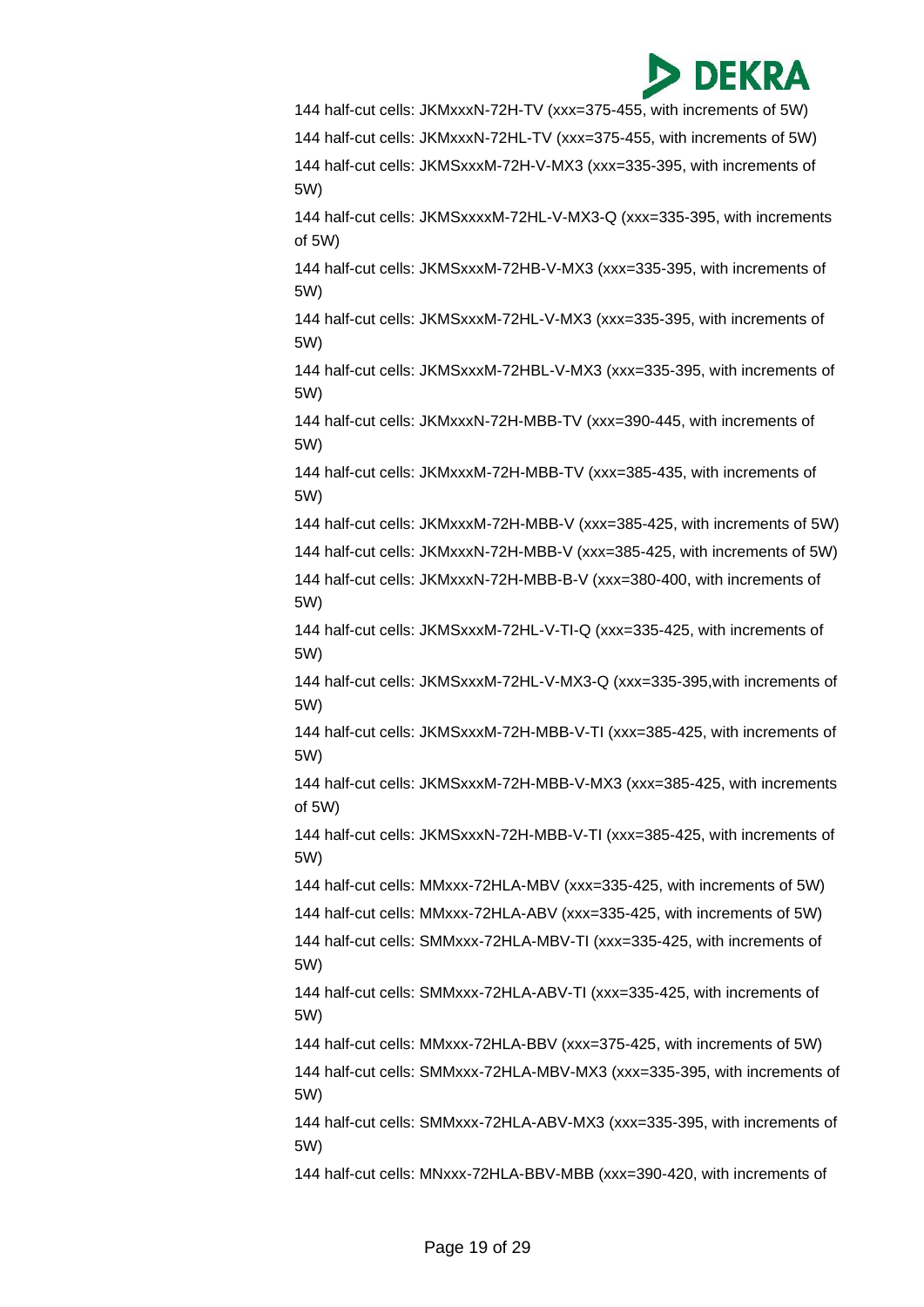

5W)

144 half-cut cells: MNxxx-72HLA-MBV-MBB (xxx=385-425, with increments of 5W)

144 half-cut cells: SMNxxx-72HLA-MBV-MBB-TI (xxx=385-425, with increments of 5W)

144 half-cut cells: MNxxx-72HLA-ABV-MBB (xxx=380-400, with increments of 5W)

144 half-cut cells: SMNxxx-72HLA-ABV-MBB-TI (xxx=380-400, with increments of 5W)

144 half-cut cells: MM-72HLA-BBV-MBB (xxx=385-405, with increments of 5W)

144 half-cut cells: MM-72HLA-MBV-MBB (xxx=385-425, with increments of 5W)

144 half-cut cells: SMM-72HLA-MBV-MBB-TI (xxx=385-425, with increments of 5W)

144 half-cut cells: MMxxx-72HLM-MBV (xxx=420-465, with increments of 5W)

144 half-cut cells: MMxxx-72HLA-BBV-MBB (xxx=385-405, with increments of 5W)

144 half-cut cells: MMxxx-72HLA-MBV-MBB (xxx=385-425, with increments of 5W)

144 half-cut cells: SMMxxx-72HLA-MBV-MBB-TI (xxx=385-425, with increments of 5W)

144 half-cut cells: JKMxxxM-72HLM-TV (xxx=425-460, with increments of 5W) 144 half-cut cells: JKMxxxM-72HLM-B-V (xxx=415-445, with increments of 5W) 144 half-cut cells: JKMSxxxM-72HLM-B-V-MX3 (xxx=415-445, with increments of 5W)

132 half-cut cells: JKSM3-CCCA-xxx (xxx=340-405, with increments of 5W) 132 half-cut cells: JKSM3-CACA-xxx (xxx=335-390, with increments of 5W) 132 half-cut cells: JKSN3-CCCA-xxx (xxx=345-390, with increments of 5W) 132 half-cut cells: JKMxxxM-66H-V (xxx=340-390, with increments of 5W) 132 half-cut cells: JKMSxxxM-66H-V-TI (xxx=340-390, with increments of 5W) 132 half-cut cells: JKMxxxM-66H-V-Q (xxx=340-380, with increments of 5W) 132 half-cut cells: JKMxxxM-66HB-V (xxx=340-365, with increments of 5W) 132 half-cut cells: JKMxxxM-66H-TV (xxx=340-385, with increments of 5W) 132 half-cut cells: JKMxxxM-66H-TV-Q (xxx=340-395, with increments of 5W) 132 half-cut cells: JKNxxxM-66H-TV (xxx=345-385, with increments of 5W) 132 half-cut cells: JKMxxxM-66H-MBB-V (xxx=360-390, with increments of 5W) 132 half-cut cells: JKMSxxxM-66H-MBB-V-MX3 (xxx=360-390, with increments of 5W)

132 half-cut cells: JKMxxxM-6RL3-V (xxx=360-415, with increments of 5W) 132 half-cut cells: JKMxxxM-6RL3-B-V (xxx=360-405, with increments of 5W) 132 half-cut cells: JKMSxxxM-6RL3-B-V-TI (xxx=360-405, with increments of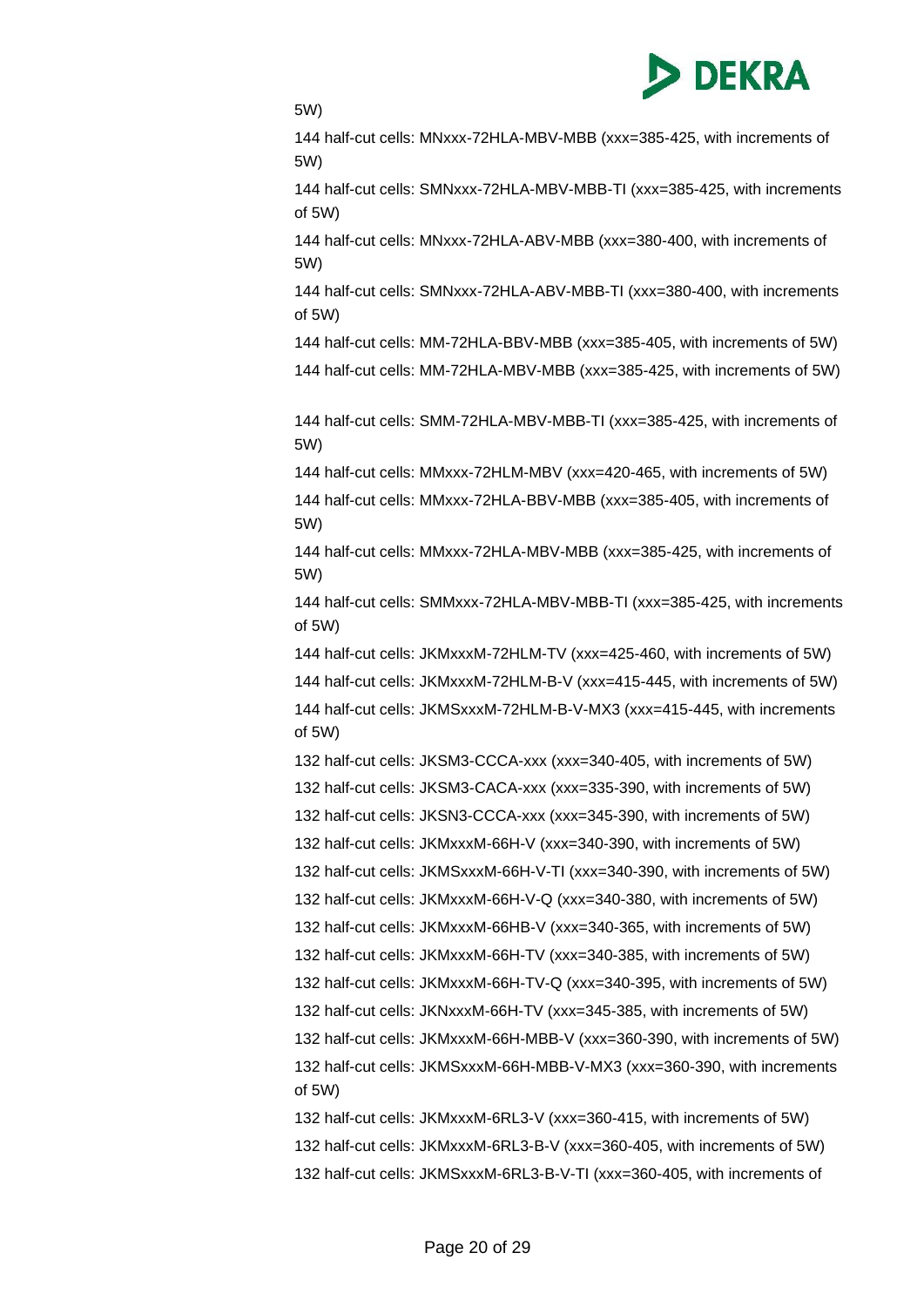

5W)

132 half-cut cells: JKMSxxxM-6RL3-B-MX3 (xxx=360-405, with increments of 5W)

132 half-cut cells: JKMSxxxM-6RL3-MX3 (xxx=360-415, with increments of 5W) 132 half-cut cells: JKMxxxN-6RL3-B-V (xxx=360-405, with increments of 5W) 132 half-cut cells: JKMxxxM-6RL3-V-J (xxx=360-415, with increments of 5W) 132 half-cut cells: JKMxxxN-6RL3-V (xxx=360-420, with increments of 5W) 132 half-cut cells: JKMxxxN-6RL3-V-J (xxx=360-420, with increments of 5W) 132 half-cut cells: JKMxxxM-6RL3-TV (xxx=355-400, with increments of 5W) 132 half-cut cells: JKMxxxM-6RL3-TV-J (xxx=355-400, with increments of 5W)

132 half-cut cells: JKMxxxN-6RL3-TV (xxx=355-420, with increments of 5W) 132 half-cut cells: JKMxxxN-6RL3-TV-J (xxx=355-420, with increments of 5W)

132 half-cut cells: JKMSxxxM-66HB-V-TI (xxx=340-365, with increments of 5W)

132 half-cut cells: JKMSxxxM-6RL3-V-TI (xxx=360-415, with increments of 5W)

132 half-cut cells: JKMSxxxN-6RL3-V-TI (xxx=360-420, with increments of 5W) 132 half-cut cells: JKMSxxxN-6RL3-V-MX3 (xxx=360-420, with increments of 5W)

132 half-cut cells: JKMSxxxM-6RL3-B-V-TI (xxx=360-405, with increments of 5W)

132 half-cut cells: JKMSxxxN-6RL3-B-V-TI (xxx=360-405, with increments of 5W)

132 half-cut cells: JKMSxxxN-6RL3-B-MX3 (xxx=360-425, with increments of 5W)

132 half-cut cells: MMxxx-66HLA-MBV (xxx=340-390, with increments of 5W) 132 half-cut cells: SMMxxx-66HLA-MBV-TI (xxx=340-390, with increments of 5W)

132 half-cut cells: MMxxx-66HLA-ABV (xxx=340-365, with increments of 5W) 132 half-cut cells: SMMxxx-66HLA-ABV-TI (xxx=340-365, with increments of 5W)

132 half-cut cells: MMxxx-66HLA-BBV (xxx=340-385, with increments of 5W)

132 half-cut cells: MNxxx-6RLC-MBV (xxx=360-400, with increments of 5W)

132 half-cut cells: SMNxxx-6RLC-MBV-TI (xxx=360-400, with increments of 5W)

132 half-cut cells: MNxxx-6RLC-BBV (xxx=355-400, with increments of 5W) 132 half-cut cells: MNxxx-6RLC-ABV (xxx=360-405, with increments of 5W) 132 half-cut cells: SMNxxx-6RLC-ABV-TI (xxx=360-405, with increments of 5W) 132 half-cut cells: MMxxx-7RLC-BBV (xxx=420-475, with increments of 5W) 132 half-cut cells: MMxxx-6RLC-BBV (xxx=355-400, with increments of 5W) 132 half-cut cells: MMxxx-6RLC-MBV (xxx=360-400, with increments of 5W) 132 half-cut cells: SMMxxx-6RLC-MBV-TI (xxx=360-400, with increments of 5W)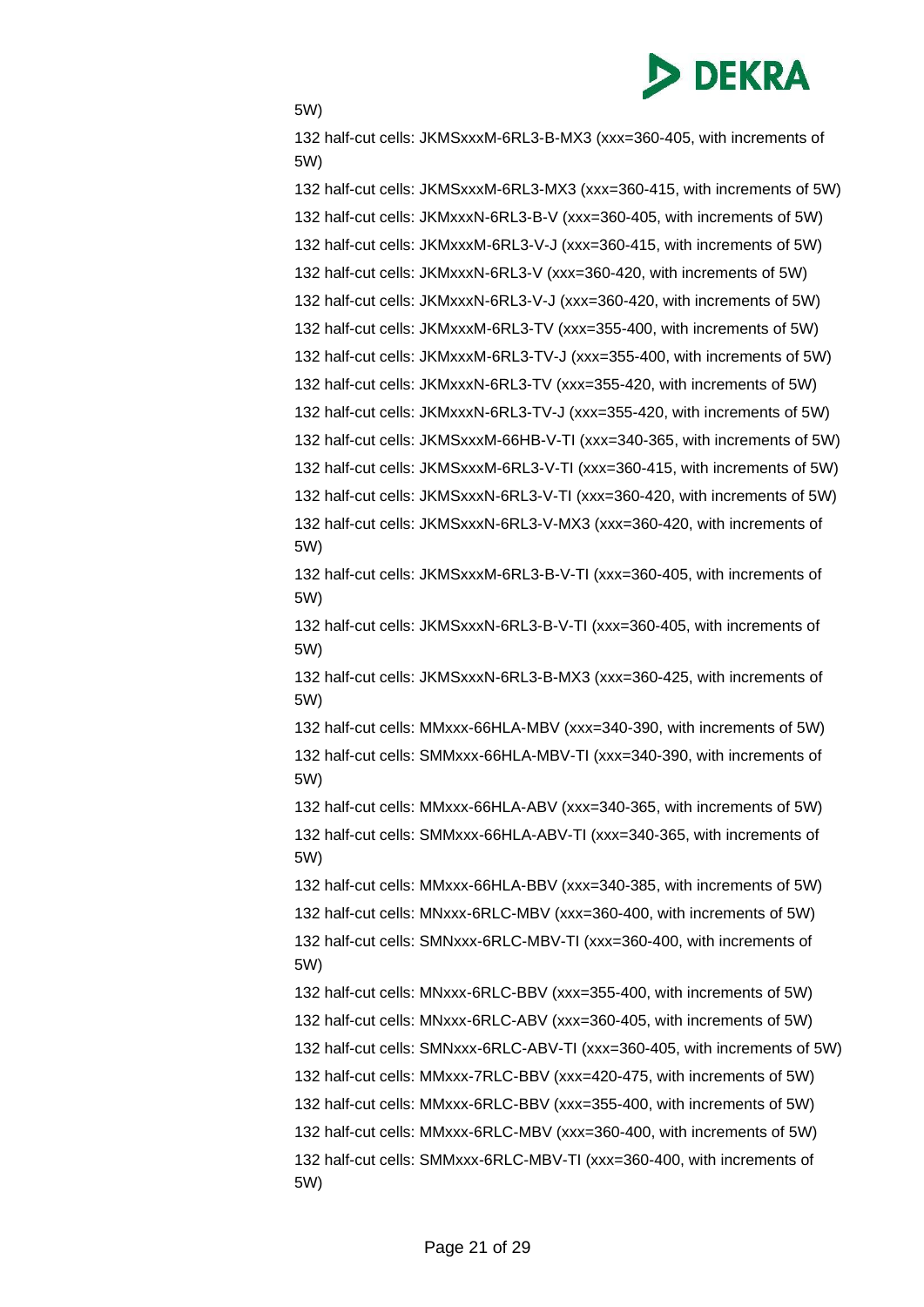132 half-cut cells: MMxxx-6RLC-ABV (xxx=360-405, with increments of 5W) 132 half-cut cells: SMMxxx-6RLC-ABV-TI (xxx=360-405, with increments of 5W) 132 half-cut cells: MM-66HLA-MBV-MBB (xxx=370-390, with increments of 5W) 132 half-cut cells: MMxxx-66HLA-MBV-MBB (xxx=370-390, with increments of 5W)

120 half-cut cells: JKMxxxM-60HLM-V (xxx=335-400, with increments of 5W) 120 half-cut cells: JKMSxxxM-60HLM-V-MX3 (xxx=350-385, with increments of 5W)

120 half-cut cells: JKMxxxM-60H-V (xxx=210-350, with increments of 5W) 120 half-cut cells: JKMxxxM-60HL-V (xxx=210-350, with increments of 5W) 120 half-cut cells: JKMxxxM-60HL-V-Q (xxx=210-375, with increments of 5W) 120 half-cut cells: JKMxxxM-60HB-V (xxx=270-350, with increments of 5W) 120 half-cut cells: JKMxxxM-60HBL-V (xxx=270-350, with increments of 5W) 120 half-cut cells: JKMxxxM-60H-TV (xxx=300-375, with increments of 5W) 120 half-cut cells: JKMxxxM-60HL-TV (xxx=300-375, with increments of 5W) 120 half-cut cells: JKMxxxM-60HL-TV-Q (xxx=315-355, with increments of 5W) 120 half-cut cells: JKMxxxN-60H-TV (xxx=315-355, with increments of 5W) 120 half-cut cells: JKMxxxN-60HL-TV (xxx=315-355, with increments of 5W)

120 half-cut cells: JKMSxxxM-60H-V-MX3 (xxx=270-340, with increments of 5W)

120 half-cut cells: JKMSxxxM-60HL-V-MX3-Q (xxx=270-340, with increments of 5W)

120 half-cut cells: JKMSxxxM-60HB-V-MX3 (xxx=270-340, with increments of 5W)

120 half-cut cells: JKMSxxxM-60HL-V-MX3 (xxx=270-340, with increments of 5W)

120 half-cut cells: JKMSxxxM-60HBL-V-MX3 (xxx=270-340, with increments of 5W)

120 half-cut cells: JKMxxxN-60H-MBB-TV (xxx=330-370, with increments of 5W)

120 half-cut cells: JKMxxxM-60H-MBB-TV (xxx=320-360, with increments of 5W)

120 half-cut cells: JKMxxxM-60H-MBB-V (xxx=320-365, with increments of 5W)

120 half-cut cells: JKMxxxN-60H-MBB-V (xxx=320-350, with increments of 5W)

120 half-cut cells: JKMxxxN-60H-MBB-B-V (xxx=315-330, with increments of 5W)

120 half-cut cells: JKMxxxM-6TL3-V (xxx=335-380, with increments of 5W)

- 120 half-cut cells: JKMxxxN-6TL3-V (xxx=335-380, with increments of 5W)
- 120 half-cut cells: JKMxxxM-6TL3-TV (xxx=325-365, with increments of 5W)
- 120 half-cut cells: JKMxxxN-6TL3-TV (xxx=325-380, with increments of 5W)

120 half-cut cells: JKMSxxxM-6TL3-V-TI (xxx=335-380, with increments of 5W)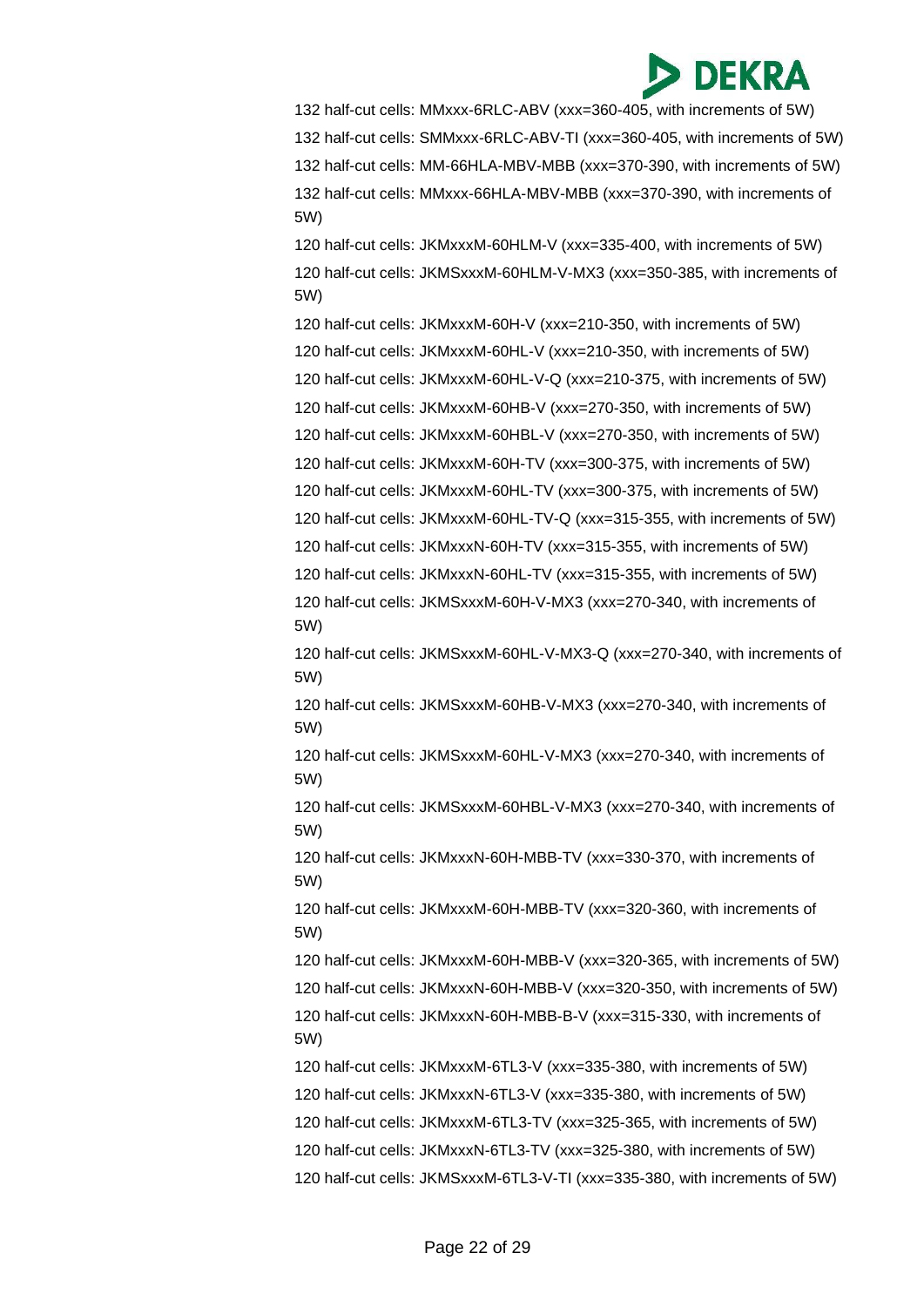

120 half-cut cells: JKMSxxxM-6TL3-V-MX3 (xxx=335-380, with increments of 5W) 120 half-cut cells: JKMSxxxN-6TL3-V-TI (xxx=335-380, with increments of 5W) 120 half-cut cells: JKMSxxxN-6TL3-V-MX3 (xxx=335-380, with increments of 5W) 120 half-cut cells: JKMxxxM-6TL3-B-V (xxx=320-365, with increments of 5W) 120 half-cut cells: JKMSxxxM-6TL3-B-V-TI (xxx=320-365, with increments of 5W) 120 half-cut cells: JKMxxxN-6TL3-B-V (xxx=320-365, with increments of 5W) 120 half-cut cells: JKMSxxxM-6TL3-B-V-TI (xxx=320-365, with increments of 5W) 120 half-cut cells: JKMSxxxN-6TL3-B-V-TI (xxx=320-365, with increments of 5W) 120 half-cut cells: JKMSxxxN-6TL3-B-MX3 (xxx=320-385, with increments of 5W) 120 half-cut cells: JKMSxxxM-60HL-V-TI-Q (xxx=270-350, with increments of 5W) 120 half-cut cells: JKMSxxxM-60H-MBB-V-TI (xxx=320-355, with increments of 5W) 120 half-cut cells: JKMSxxxM-60H-MBB-V-MX3 (xxx=320-355, with increments of 5W) 120 half-cut cells: JKMSxxxN-60H-MBB-V-TI (xxx=320-350, with increments of 5W) 120 half-cut cells: JKMSxxxN-60H-MBB-B-V-TI (xxx=315-330, with increments of 5W) 120 half-cut cells: MMxxx-60HLA-MBV (xxx=270-350, with increments of 5W) 120 half-cut cells: MMxxx-60HLA-ABV (xxx=270-350, with increments of 5W) 120 half-cut cells: SMMxxx-60HLA-MBV-TI (xxx=270-350, with increments of 5W) 120 half-cut cells: SMMxxx-60HLA-ABV-TI (xxx=270-350, with increments of 5W) 120 half-cut cells: MMxxx-60HLA-BBV (xxx=315-335, with increments of 5W) 120 half-cut cells: SMMxxx-60HLA-MBV-MX3 (xxx=270-340, with increments of 5W) 120 half-cut cells: SMMxxx-60HLA-ABV-MX3 (xxx=270-340, with increments of 5W) 120 half-cut cells: MNxxx-60HLA-BBV-MBB (xxx=330-350, with increments of 5W) 120 half-cut cells: MNxxx-6TLC-MBV (xxx=335-365, with increments of 5W) 120 half-cut cells: SMNxxx-6TLC-MBV-TI (xxx=335-365, with increments of 5W) 120 half-cut cells: MNxxx-6TLC-BBV (xxx=325-365, with increments of 5W) 120 half-cut cells: MNxxx-60HLA-MBV-MBB (xxx=320-350, with increments of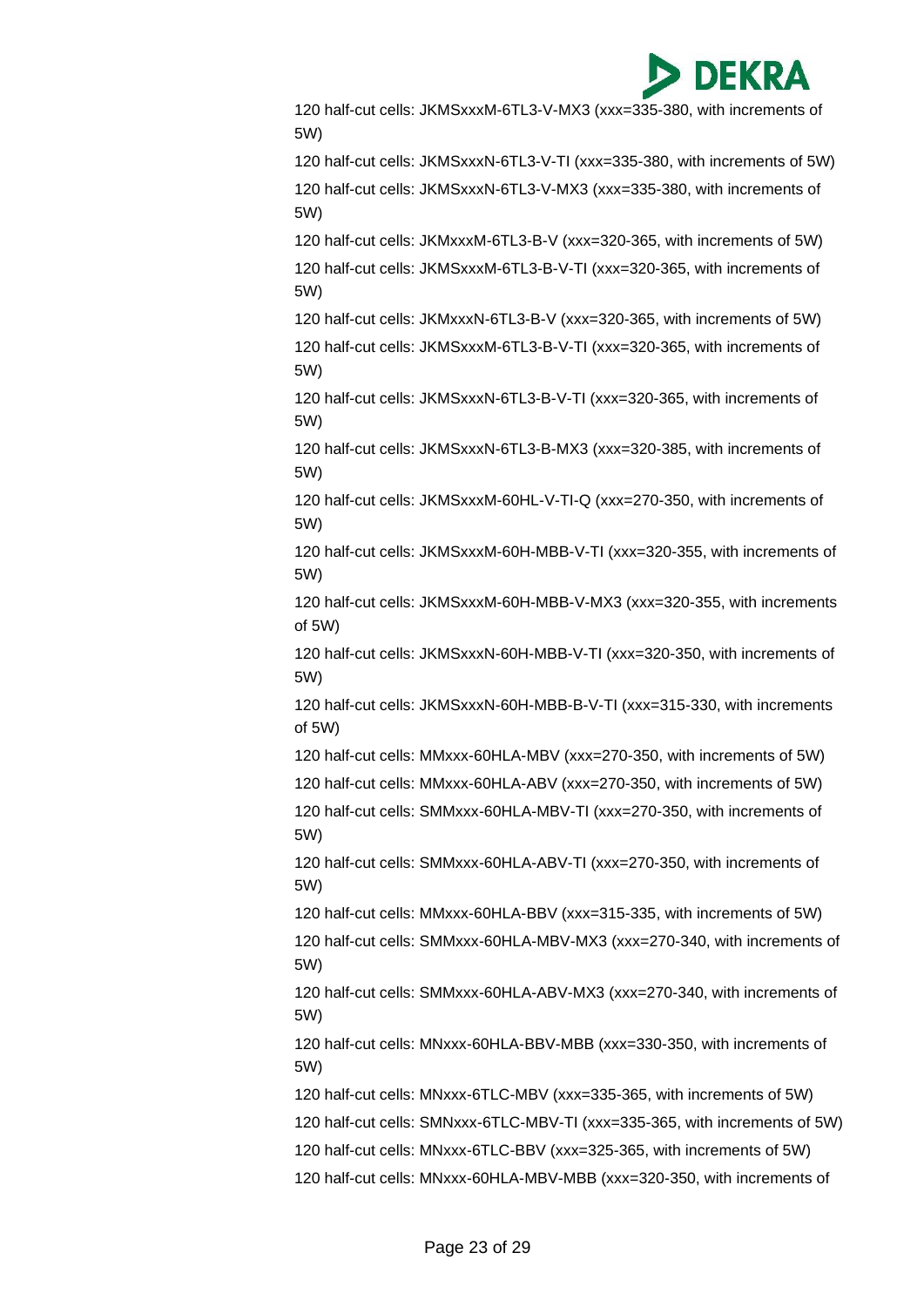

5W)

120 half-cut cells: SMNxxx-60HLA-MBV-MBB-TI (xxx=320-350, with increments of 5W)

120 half-cut cells: MNxxx-6TLC-ABV (xxx=320-365, with increments of 5W)

120 half-cut cells: SMNxxx-6TLC-ABV-TI (xxx=320-365, with increments of 5W)

120 half-cut cells: MNxxx-60HLA-ABV-MBB (xxx=315-330, with increments of 5W)

120 half-cut cells: SMNxxx-60HLA-ABV-MBB-TI (xxx=315-330, with increments of 5W)

120 half-cut cells: MM-60HLA-BBV-MBB (xxx=320-335, with increments of 5W)

120 half-cut cells: MMxxx-6TLC-BBV (xxx=325-365, with increments of 5W)

120 half-cut cells: MM-60HLA-MBV-MBB (xxx=320-355, with increments of 5W) 120 half-cut cells: SMM-60HLA-MBV-MBB-TI (xxx=320-355, with increments of 5W)

120 half-cut cells: MMxxx-6TLC-MBV (xxx=335-365, with increments of 5W) 120 half-cut cells: SMMxxx-6TLC-MBV-TI (xxx=335-365, with increments of 5W)

120 half-cut cells: MMxxx-6TLC-ABV (xxx=320-365, with increments of 5W)

120 half-cut cells: SMMxxx-6TLC-ABV-TI (xxx=320-365, with increments of 5W)

120 half-cut cells: MMxxx-60HLM-MBV (xxx=350-385, with increments of 5W)

120 half-cut cells: MMxxx-60HLA-BBV-MBB (xxx=320-335, with increments of 5W)

120 half-cut cells: MMxxx-60HLA-MBV-MBB (xxx=320-355, with increments of 5W)

120 half-cut cells: SMMxxx-60HLA-MBV-MBB-TI (xxx=320-355, with increments of 5W)

120 half-cut cells: JKMxxxM-60HLM-TV (xxx=355-380, with increments of 5W)

120 half-cut cells: JKMxxxM-60HLM-B-V (xxx=350-370, with increments of 5W) 120 half-cut cells: JKMSxxxM-60HLM-B-V-MX3 (xxx=350-370, with increments

of 5W)

156 half-cut cells: JKMxxxN-78HL4-V(xxx=570-625, with increments of 5W) 156 half-cut cells: JKMxxxN-78HL4-TV (xxx=570-605, with increments of 5W) PV Modules with Poly-crystalline Silicon Half Cut Solar Cells:

144 half-cut cells: JKMxxxPP-72H-V (xxx=250-390, with increments of 5W)

144 half-cut cells: JKMxxxPP-72HB-V (xxx=250-390, with increments of 5W)

144 half-cut cells: JKMxxxPP-72H-J4V (xxx=250-390, with increments of 5W)

144 half-cut cells: JKMSxxxPP-72H-V-MX3 (xxx=330-380, with increments of 5W)

144 half-cut cells: JKMSxxxPP-72HB-V-MX3 (xxx=330-380, with increments of 5W)

144 half-cut cells: JKMSxxxPP-72HL-V-MX3 (xxx=330-380, with increments of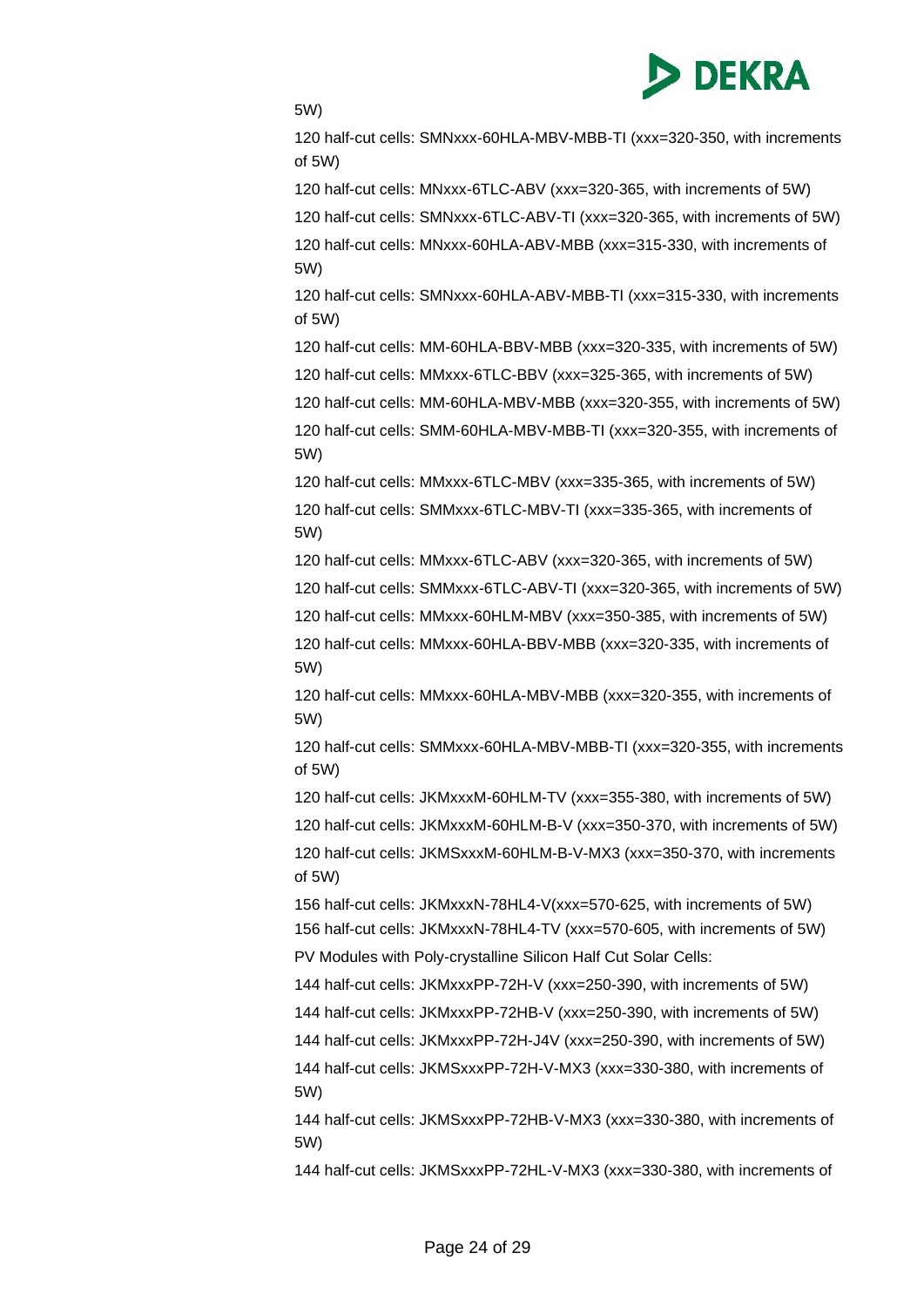

5W)

144 half-cut cells: JKMSxxxPP-72HBL-V-MX3 (xxx=330-380, with increments of 5W)

120 half-cut cells: JKMxxxPP-60H-V (xxx=210-325, with increments of 5W)

120 half-cut cells: JKMxxxPP-60HB-V (xxx=210-325 with increments of 5W)

120 half-cut cells: JKMxxxPP-60H-J4V (xxx=210-325 with increments of 5W)

120 half-cut cells: JKMSxxxPP-60H-V-MX3 (xxx=260-315, with increments of 5W)

120 half-cut cells: JKMSxxxPP-60HB-V-MX3 (xxx=260-315, with increments of 5W)

120 half-cut cells: JKMSxxxPP-60HL-V-MX3 (xxx=260-315, with increments of 5W)

120 half-cut cells: JKMSxxxPP-60HBL-V-MX3 (xxx=260-315, with increments of 5W)

PV Modules with Mono-crystalline Silicon Half-cut Solar Cells:

156 half-cut cells: JKMxxxM-78HL4-V (xxx=565-605, with increment of 5W) 156 half-cut cells: MMxxx-78HLD-MBV (xxx=565-605, with increment of 5W) 156 half-cut cells: JKMxxxM-78HL4-TV (xxx=555-595, with increment of 5W) 156 half-cut cells: JKMxxxM-7RL4-TV (xxx=490-590, with increment of 5W) 156 half-cut cells: JKMxxxN-7RL4-TV (xxx=500-605, with increments of 5W) 156 half-cut cells: JKMxxxM-7RL4-TV-J (xxx=490-590, with increments of 5W) 156 half-cut cells: JKMxxxM-7RL4-V (xxx=500-590, with increment of 5W) 156 half-cut cells: JKMxxxN-7RL4-V (xxx=500-605, with increment of 5W) 156 half-cut cells: JKMxxxM-7RL4-V-J (xxx=500-590, with increments of 5W) 156 half-cut cells: JKMxxxN-7RL4-V (xxx=535-590, with increments of 5W) 156 half-cut cells: JKMxxxN-7RL4-TV (xxx=520-585, with increments of 5W) 156 half-cut cells: JKMxxxM-7RL4-B-V (xxx=540-575, with increments of 5W) 156 half-cut cells: JKMxxxN-7RL4-B-V (xxx=540-575, with increments of 5W) 156 half-cut cells: MMxxx-7RLD-MBV (xxx=535-590, with increments of 5W) 156 half-cut cells: MNxxx-7RLD-MBV (xxx=535-590, with increments of 5W) 156 half-cut cells: MNxxx-7RLD-BBV (xxx=520-585, with increments of 5W) 144 half-cut cells: JKMxxxM-7TL4-TV (xxx=485-570, with increments of 5W) 144 half-cut cells: JKMxxxM-7TL4-TV-J (xxx=485-570, with increments of 5W) 144 half-cut cells: JKMxxxM-7TL4-V (xxx=495-570, with increments of 5W) 144 half-cut cells: JKMxxxM-7TL4-V-J (xxx=495-570, with increments of 5W) 144 half-cut cells: JKMxxxM-72HL4-TV (xxx=460-565, with increments of 5W) 144 half-cut cells: JKMxxxM-72HL4-TV-J (xxx=460-565, with increments of 5W) 144 half-cut cells: JKMxxxM-72HL4-V (xxx=460-570, with increments of 5W) 144 half-cut cells: JKMxxxM-72HL4-V-J (xxx=460-570, with increments of 5W) 144 half-cut cells: JKMxxxN-72HL4-V (xxx=480-575, with increments of 5W)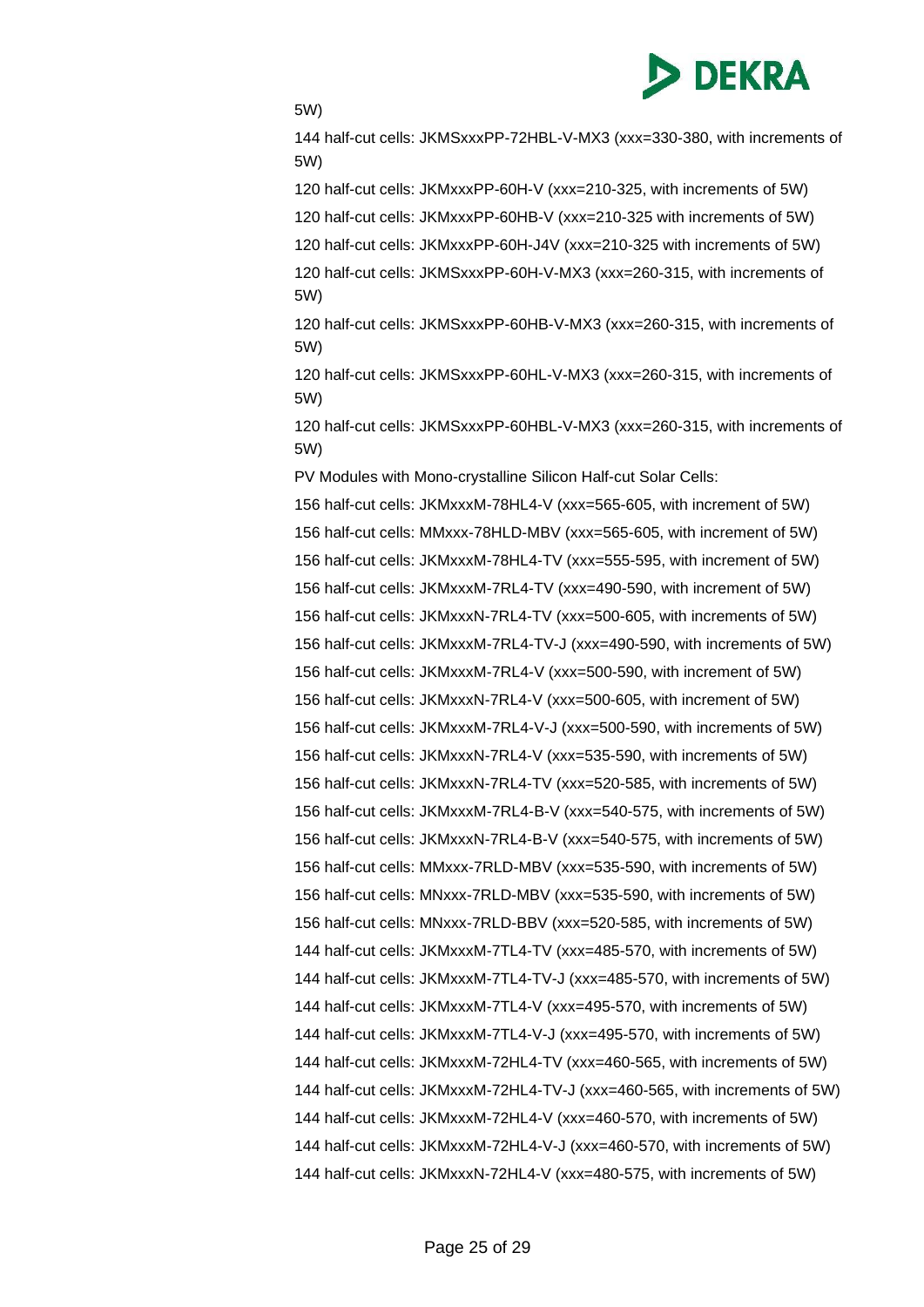144 half-cut cells: JKMxxxN-72HL4-TV (xxx=485-555, with increments of 5W) 144 half-cut cells: JKMxxxN-7TL4-V (xxx=495-570, with increments of 5W) 144 half-cut cells: JKMxxxN-7TL4-TV (xxx=480-570, with increments of 5W) 144 half-cut cells: JKMxxxM-72HL4-B-V (xxx=510-535, with increments of 5W) 144 half-cut cells: JKMxxxN-72HL4-B-V (xxx=510-535, with increments of 5W) 144 half-cut cells: JKMxxxM-7TL4-B-V (xxx=495-530, with increments of 5W) 144 half-cut cells: JKMxxxN-7TL4-B-V (xxx=495-530, with increments of 5W) 144 half-cut cells: MMxxx-72HLD-MBV (xxx=475-570, with increments of 5W) 144 half-cut cells: MMxxx-7TLD-MBV (xxx=495-540, with increments of 5W) 144 half-cut cells: MNxxx-72HLD-MBV (xxx=485-555, with increments of 5W) 144 half-cut cells: MNxxx-72HLD-BBV (xxx=480-545, with increments of 5W) 144 half-cut cells: MNxxx-7TLD-MBV (xxx=495-540, with increments of 5W) 144 half-cut cells: MNxxx-7TLD-BBV (xxx=480-540, with increments of 5W) 132 half-cut cells: JKMxxxM-66HL4-TV (xxx=425-5005, with increments of 5W) 132 half-cut cells: JKMxxxN-66HL4-TV (xxx=425-510, with increments of 5W) 132 half-cut cells: JKMxxxM-66HL4-V (xxx=425-505, with increments of 5W) 132 half-cut cells: JKMxxxN-66HL4-V (xxx=445-525, with increments of 5W) 132 half-cut cells: JKMxxxM-6RL4-TV (xxx=425-495, with increments of 5W) 132 half-cut cells: JKMxxxN-6RL4-TV (xxx=425-510, with increments of 5W) 132 half-cut cells: JKMxxxM-6RL4-V (xxx=425-495, with increments of 5W) 132 half-cut cells: JKMxxxN-6RL4-V (xxx=425-510, with increments of 5W) 132 half-cut cells: JKMxxxN-66HL4-TV (xxx=440-495, with increments of 5W) 132 half-cut cells: JKMxxxN-6RL4-V (xxx=455-495, with increments of 5W) 132 half-cut cells: JKMxxxN-6RL4-TV (xxx=440-495, with increments of 5W) 132 half-cut cells: JKMxxxM-66HL4-B-V (xxx=465-490, with increments of 5W) 132 half-cut cells: JKMxxxN-66HL4-B-V (xxx=465-490, with increments of 5W) 132 half-cut cells: JKMxxxM-6RL4-B-V (xxx=455-485, with increments of 5W) 132 half-cut cells: JKMxxxN-6RL4-B-V (xxx=455-485, with increments of 5W) 132 half-cut cells: MMxxx-66HLD-MBV (xxx=440-505, with increments of 5W) 132 half-cut cells: MMxxx-6RLD-MBV (xxx=455-495, with increments of 5W) 132 half-cut cells: MNxxx-66HLD-MBV (xxx=445-505, with increments of 5W) 132 half-cut cells: MNxxx-66HLD-BBV (xxx=440-495, with increments of 5W) 132 half-cut cells: MNxxx-6RLD-MBV (xxx=455-495, with increments of 5W) 132 half-cut cells: MNxxx-6RLD-BBV (xxx=440-495, with increments of 5W) 120 half-cut cells: JKMxxxM-6TL4-TV (xxx=385-450, with increments of 5W) 120 half-cut cells: JKMxxxN-6TL4-TV (xxx=385-465, with increments of 5W) 120 half-cut cells: JKMxxxM-6TL4-V (xxx=385-450, with increments of 5W) 120 half-cut cells: JKMxxxN-6TL4-V (xxx=385-465, with increments of 5W) 120 half-cut cells: JKMxxxM-60HL4-TV (xxx=385-455, with increments of 5W)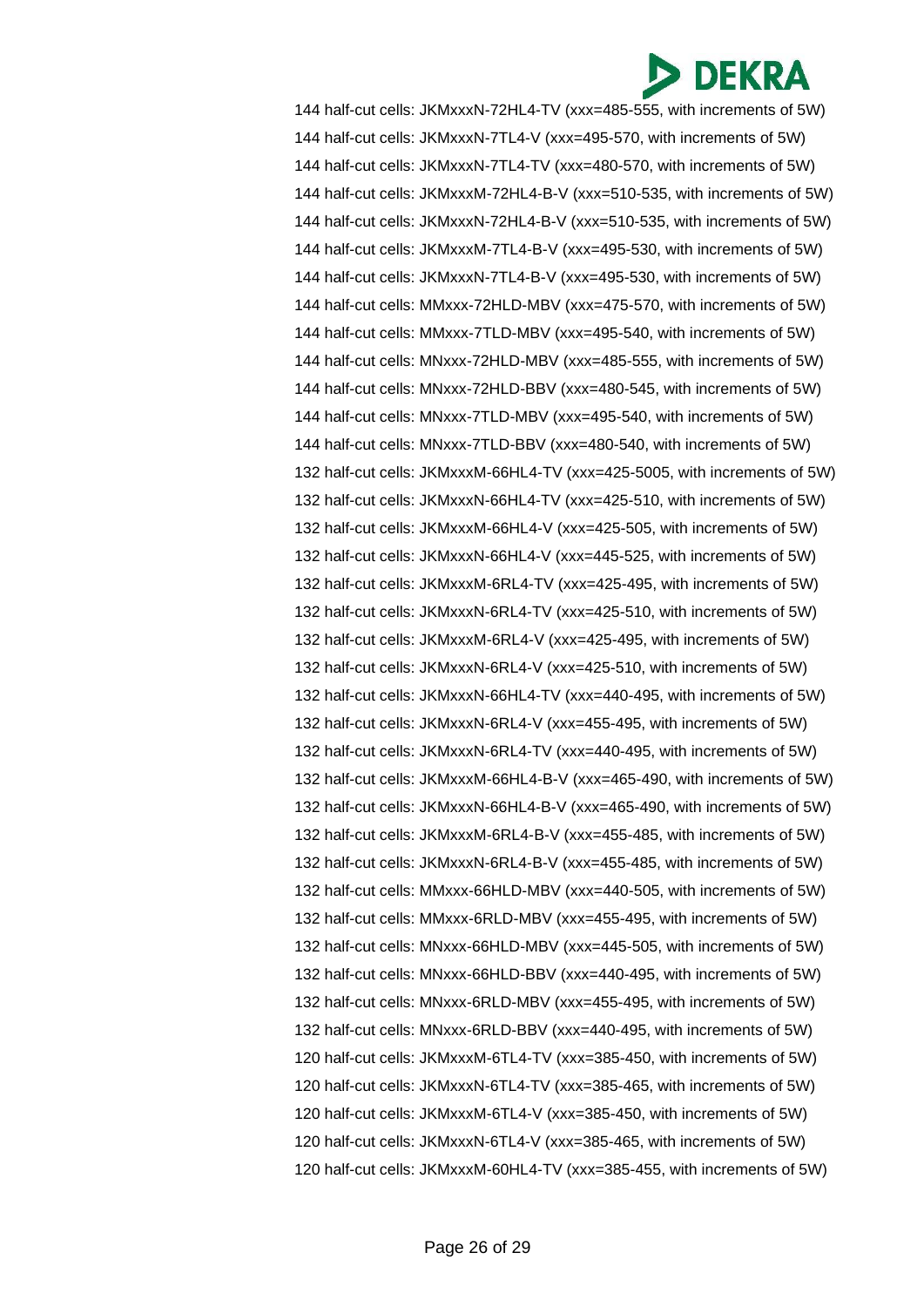120 half-cut cells: JKMxxxM-60HL4-V (xxx=385-470, with increments of 5W) 120 half-cut cells: JKMxxxN-60HL4-V (xxx=405-480, with increments of 5W) 120 half-cut cells: JKMxxxN-60HL4-TV (xxx=400-465, with increments of 5W) 120 half-cut cells: JKMxxxN-6TL4-V (xxx=415-450, with increments of 5W) 120 half-cut cells: JKMxxxN-6TL4-TV (xxx=400-450, with increments of 5W) 120 half-cut cells: JKMxxxM-60HL4-B-V (xxx=425-445, with increments of 5W) 120 half-cut cells: JKMxxxN-60HL4-B-V (xxx=425-445, with increments of 5W) 120 half-cut cells: JKMxxxM-6TL4-B-V (xxx=415-440, with increments of 5W) 120 half-cut cells: JKMxxxN-6TL4-B-V (xxx=415-440, with increments of 5W) 120 half-cut cells: MMxxx-60HLD-MBV (xxx=400-470, with increments of 5W) 120 half-cut cells: MMxxx-6TLD-MBV (xxx=415-450, with increments of 5W) 120 half-cut cells: MNxxx-60HLD-MBV (xxx=405-460, with increments of 5W) 120 half-cut cells: MNxxx-60HLD-BBV (xxx=400-450, with increments of 5W) 120 half-cut cells: MNxxx-6TLD-MBV (xxx=415-450, with increments of 5W) 120 half-cut cells: MNxxx-6TLD-BBV (xxx=400-450, with increments of 5W) 108 half-cut cells: JKMxxxM-54HL4-TV (xxx=345-410, with increments of 5W) 108 half-cut cells: JKMxxxN-54HL4-TV (xxx=345-415, with increments of 5W) 108 half-cut cells: JKMxxxM-54HL4-V (xxx=345-420, with increments of 5W) 108 half-cut cells: JKMxxxN-54HL4-V (xxx=365-430, with increments of 5W) 108 half-cut cells: JKMxxxM-5RL4-TV (xxx=345-405, with increments of 5W) 108 half-cut cells: JKMxxxN-5RL4-TV (xxx=350-415, with increments of 5W) 108 half-cut cells: JKMxxxM-5RL4-V (xxx=345-405, with increments of 5W) 108 half-cut cells: JKMxxxN-5RL4-V (xxx=345-415, with increments of 5W) 108 half-cut cells: JKMxxxN-54HL4-TV (xxx=360-405, with increments of 5W) 108 half-cut cells: JKMxxxN-5RL4-V (xxx=375-405, with increments of 5W) 108 half-cut cells: JKMxxxN-5RL4-TV (xxx=365-405, with increments of 5W) 108 half-cut cells: JKMxxxM-54HL4-B-V (xxx=380-400, with increments of 5W) 108 half-cut cells: JKMxxxN-54HL4-B-V (xxx=380-400, with increments of 5W) 108 half-cut cells: JKMxxxM-5RL4-B-V (xxx=375-395, with increments of 5W) 108 half-cut cells: JKMxxxN-5RL4-B-V (xxx=375-395, with increments of 5W) 108 half-cut cells: MMxxx-54HLD-MBV (xxx=360-420, with increments of 5W) 108 half-cut cells: MMxxx-5RLD-MBV (xxx=375-405, with increments of 5W) 108 half-cut cells: MNxxx-54HLD-MBV (xxx=365-415, with increments of 5W) 108 half-cut cells: MNxxx-54HLD-BBV (xxx=380-405, with increments of 5W) 108 half-cut cells: MNxxx-5RLD-MBV (xxx=375-405, with increments of 5W) 108 half-cut cells: MNxxx-5RLD-BBV (xxx=365-405, with increments of 5W) PV Modules with Mono-crystalline Silicon Half-cut Solar Cells: 132 half-cut cells: JKxxxM-66R5-MWV (xxx=630-665, with increments of 5W) 132 half-cut cells: JKxxxM-66R5-BTV (xxx=630-660, with increments of 5W)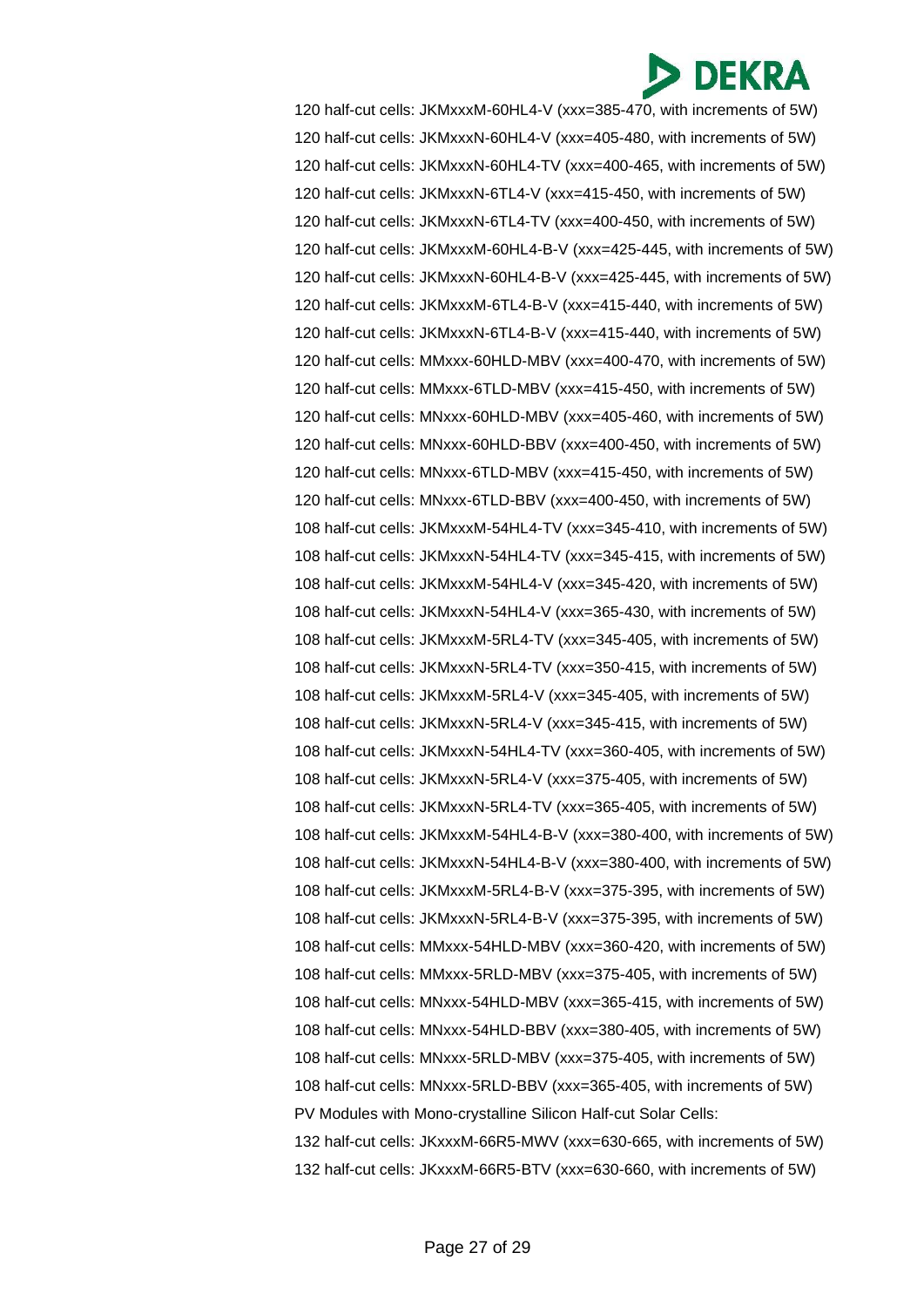

132 half-cut cells: JKxxxM-66H5-MWV (xxx=635-670, with increments of 5W)

132 half-cut cells: JKxxxM-66H5-BTV (xxx=635-665, with increments of 5W)

132 half-cut cells: JKxxxN-66H5-BTV (xxx=635-670, with increments of 5W)

#### **Factory location:**

Jinko Solar (Chuzhou) Co., Ltd. No. 18 Liming Road, Lai'an Economic Development Zone 239200 Chuzhou City Anhui, China

Jinko Solar Co., Ltd. (fifth factory) No.1 Yingbin Road, Shangrao Economic Development Zone 334100 Shangrao City Jiangxi, China

Jinko Solar (Yiwu) Co., Ltd. No.1555 Chengxin Road, Niansanli Street 322009 Yiwu City Zhejiang, China

Jinko Solar Co., Ltd. No. 1 Jinko Road, Shangrao Economic Development Zone 334100 Shangrao City Jiangxi, China

Jinko Solar (Shangrao) Co., Ltd. No.1, Yingbin Road, Economic Development Zone 334100 Shangrao City Jiangxi, China

Zhejiang Jinko Solar Co., Ltd. No.58, Yuanxi Road, Yuanhua Town 314416 Haining City, Jiaxing City Zhejiang, China

Jinko Solar Technology Sdn. Bhd 2522, Lorong Perusahaan 4, Kawasan Perusahaan Bebas Perai, Phase 1 13600 Perai, Pulau Pinang, Malaysia

Jinko Solar Technology Sdn. Bhd Lot 10085, Plot C & D, Jalan Perusahaan, Mukim 1, Seberang Perai Tengah 13600 Perai, Pulau Pinang, Malaysia

Vina Solar Technology Co., Ltd. Lot CN-03, factory E12, Van Trung Industry Zone, Viet Yen District 21000 Bac Giang, Vietnam

Yuhuan Jinko solar Co., Ltd. No 5. Jinghai Road, Economic development zone, 317600 Yuhuan City, Zhejiang, China

Jinko Solar Technology Sdn. Bhd Plot 538 Tingkat Perusahaan 4B, Perai Free Trade Zone